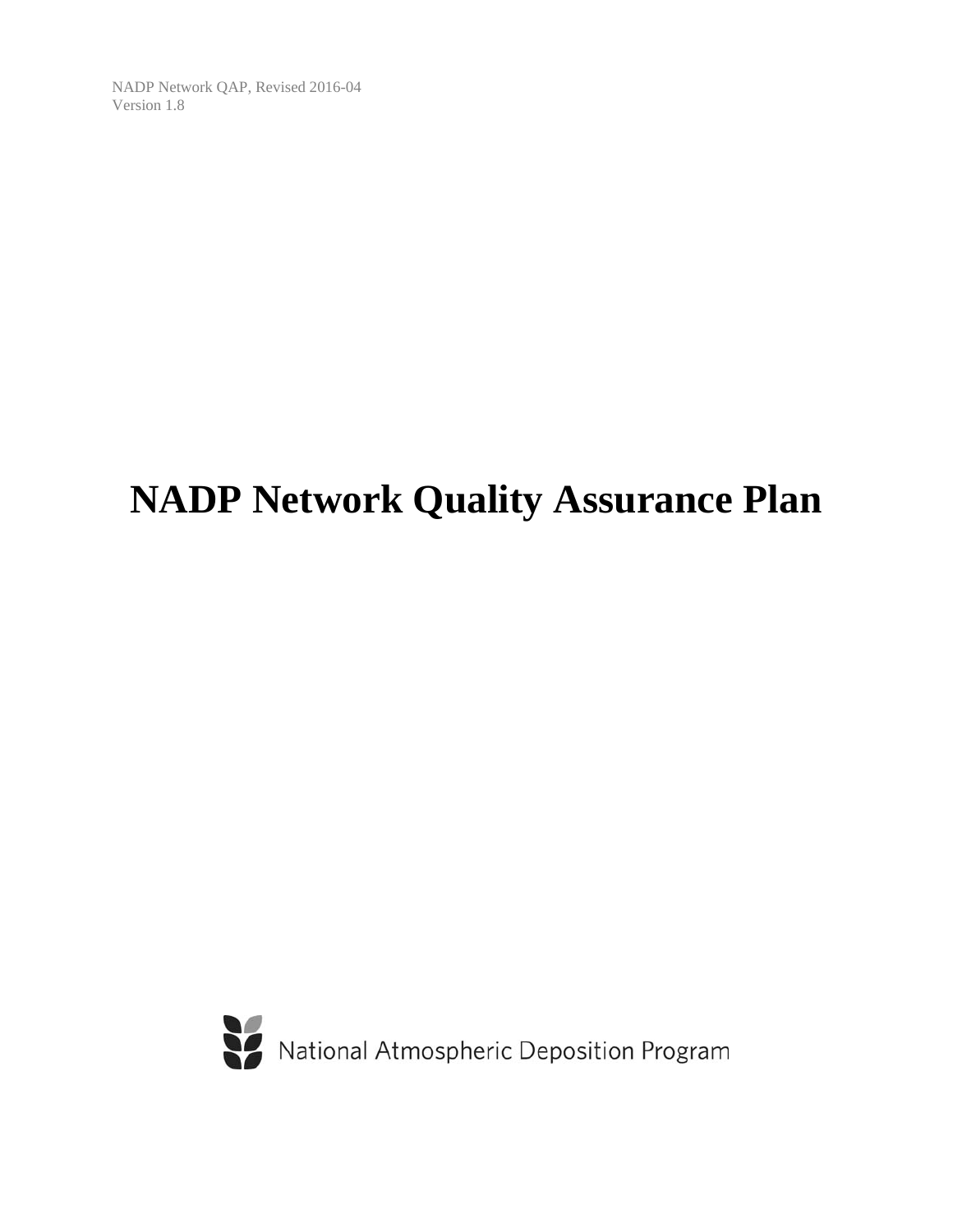For information about the National Atmospheric Deposition Program (NADP) contact:

NADP Program Office Illinois State Water Survey University of Illinois at Urbana-Champaign 2204 Griffith Drive Champaign, Illinois 61820-7495

URL: http://nadp.isws.illinois.edu e-mail: nadp@isws.illinois.edu phone : 217-333-7871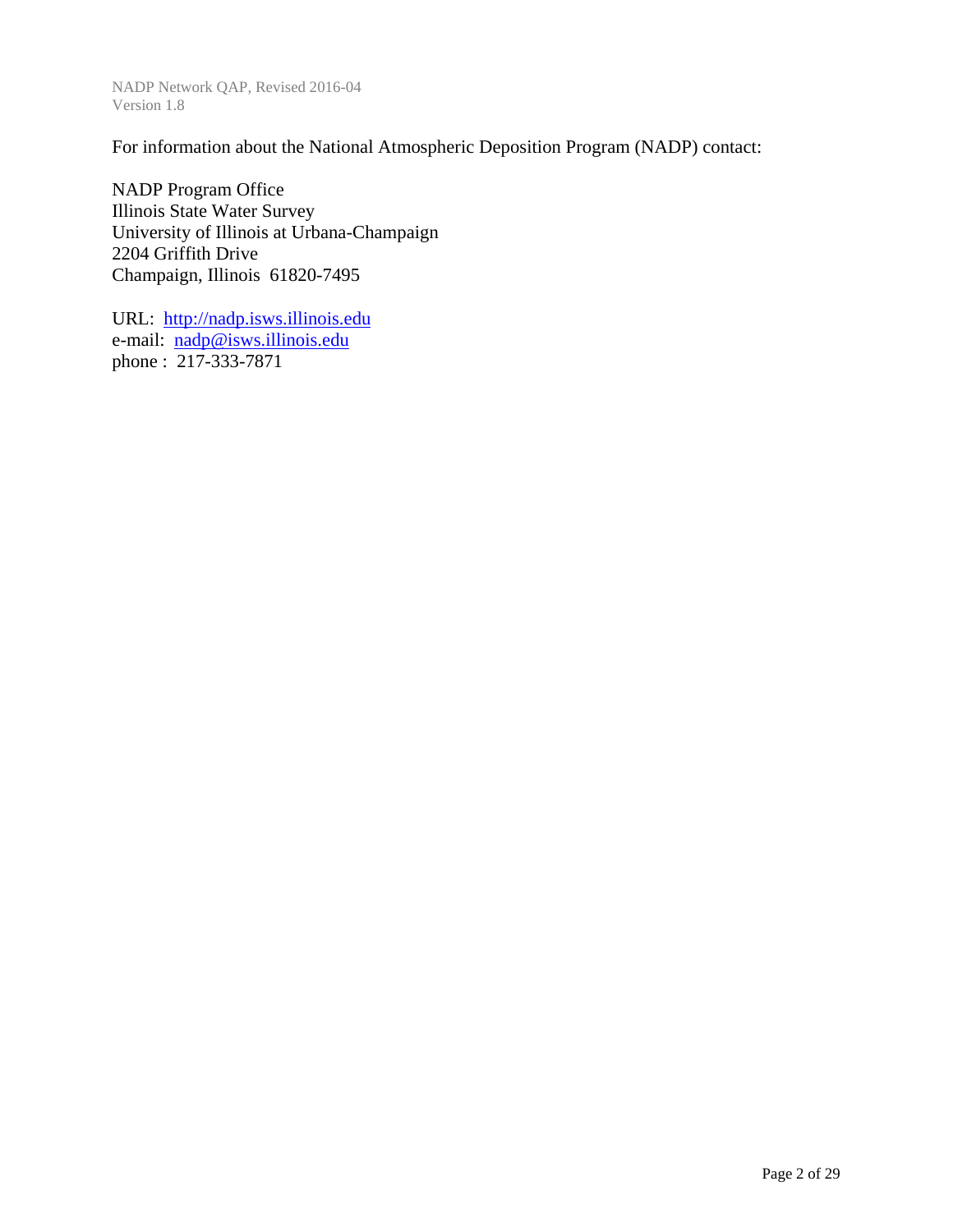#### **Acknowledgements**

This manual was revised with guidance from the Quality Assurance Advisory Group and the Network Operations Subcommittee of the National Atmospheric Deposition Program (NADP). Their assistance was invaluable.

The authors wish to thank the following individuals for their efforts:

 Tracy Dombek, RTI, formerly with Illinois State Water Survey Eric Hebert, Environmental Engineering & Measurement Services, Inc. Maria Jones, Environmental Engineering & Measurement Services, Inc. Mike Kolian, U.S. Environmental Protection Agency Mark Nilles, United States Geological Survey Pamela Padgett, USDA Forest Service Eric Prestbo, Tekran Research and Development Melissa Puchalski, U.S. Environmental Protection Agency Alison Ray, Environmental Engineering & Measurement Services, Inc Chris Rogers, AMEC Foster Wheeler Jane Rothert, Illinois State Water Survey, retired Tim Sharac, U.S. Environmental Protection Agency John Sherwell, Maryland Department of Natural Resources Marcus Stewart, AMEC Foster Wheeler Richard Tanabe, Environment Canada Gerard van der Jagt, formerly with Eurofins/Frontier Global Sciences Greg Wetherbee, United States Geological Survey David Wunderlich, Eurofins/Frontier Global Sciences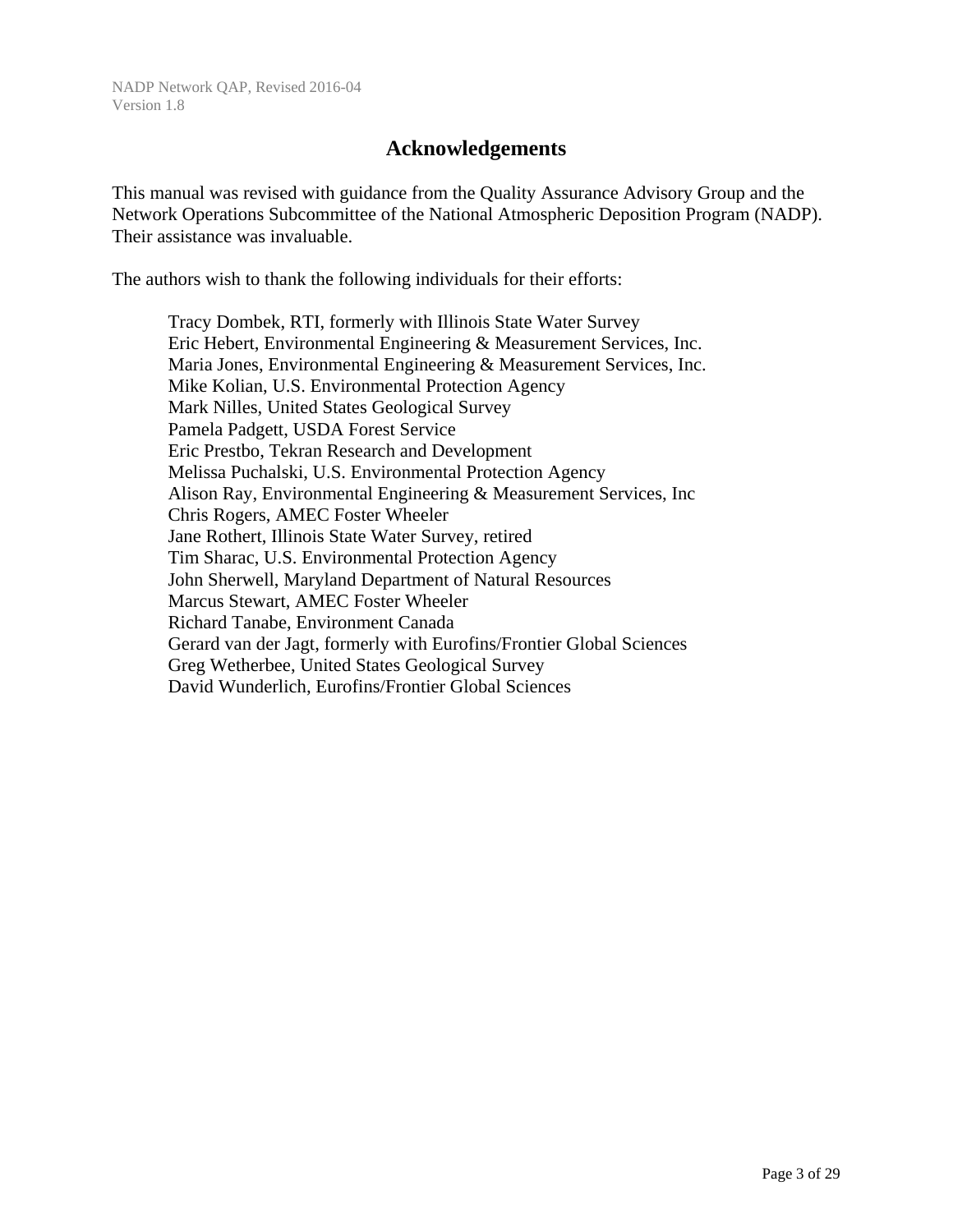### **Approval Form**

| <b>QA Manager:</b>                     |                                                                                                                                                                                                                                |
|----------------------------------------|--------------------------------------------------------------------------------------------------------------------------------------------------------------------------------------------------------------------------------|
|                                        |                                                                                                                                                                                                                                |
| <b>Mark Rhodes</b>                     |                                                                                                                                                                                                                                |
| <b>NADP</b> Program Office             |                                                                                                                                                                                                                                |
|                                        |                                                                                                                                                                                                                                |
|                                        |                                                                                                                                                                                                                                |
| <b>Program Coordinator:</b>            |                                                                                                                                                                                                                                |
|                                        |                                                                                                                                                                                                                                |
| David Gay                              |                                                                                                                                                                                                                                |
| <b>NADP</b> Program Office             |                                                                                                                                                                                                                                |
|                                        |                                                                                                                                                                                                                                |
|                                        |                                                                                                                                                                                                                                |
| <b>NADP Executive Committee Chair:</b> |                                                                                                                                                                                                                                |
|                                        | Date: the contract of the contract of the contract of the contract of the contract of the contract of the contract of the contract of the contract of the contract of the contract of the contract of the contract of the cont |

Emily Elliott University of Pittsburgh

*(Signatures on File)*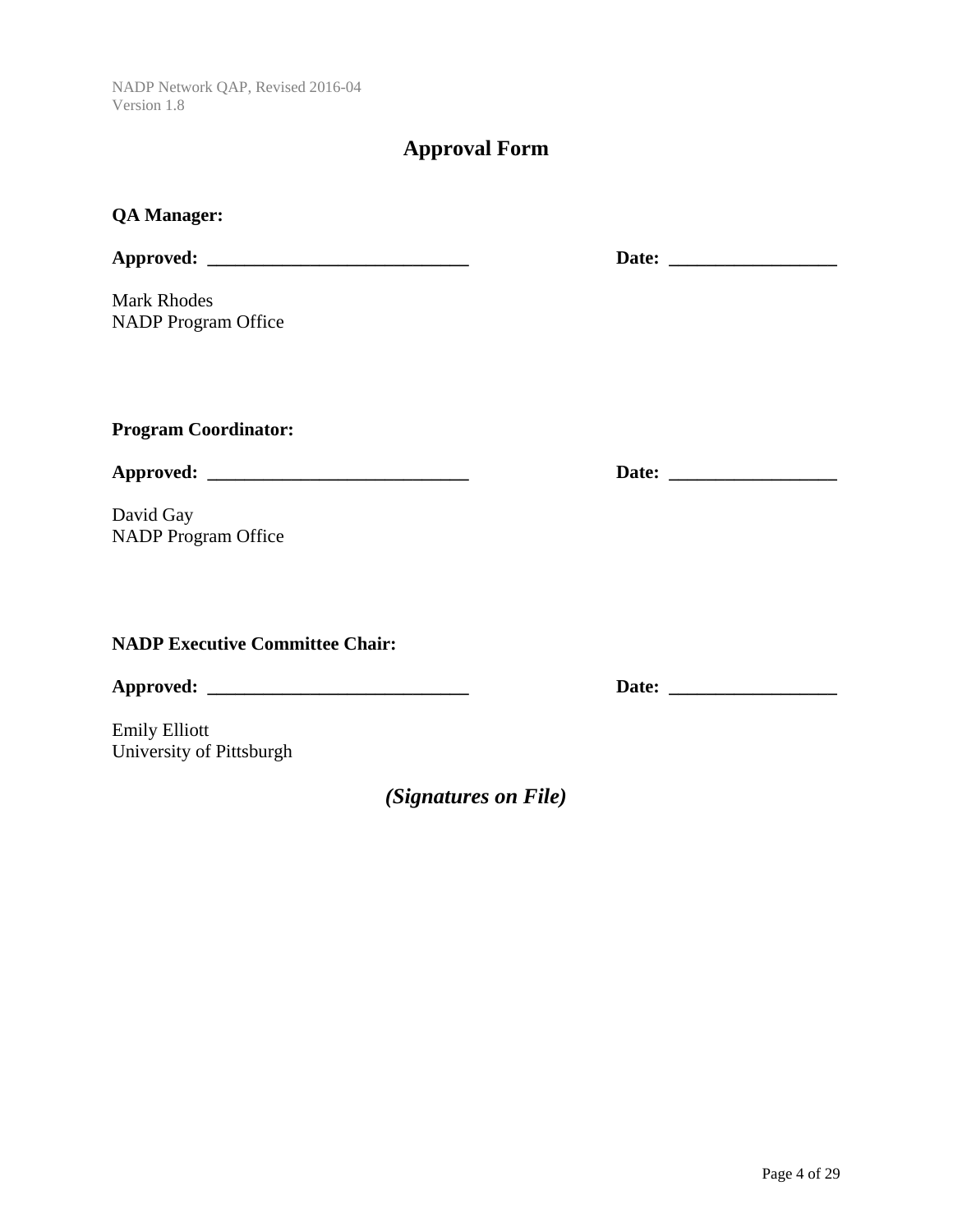### **Table of Contents**

| Document Change History                                                                                                                                          | 6  |
|------------------------------------------------------------------------------------------------------------------------------------------------------------------|----|
| <b>List of Tables</b>                                                                                                                                            | 7  |
| List of Figures                                                                                                                                                  | 8  |
| Abbreviations                                                                                                                                                    | 9  |
| 1.0 Introduction                                                                                                                                                 | 10 |
| 2.0 Project Management<br>2.1 Data Quality Objectives (DQOs)<br>2.2 Special Training/Certification<br>2.3 Documentation and Records                              | 11 |
| 3.0 Data Generation and Acquisition<br>3.1 Siting Criteria<br>3.2 Sample Collection and Analysis<br>3.3 Data Management                                          | 14 |
| 4.0 Assessment and Oversight                                                                                                                                     | 15 |
| 5.0 Data Validation and Usability<br>5.1 Data Review, Verification, and Validation<br>5.2 Data Quality Rating Codes<br>5.3 Data Availability<br>5.4 NADP Website | 20 |
| Appendix A: Terms                                                                                                                                                | 23 |
| Appendix B: References                                                                                                                                           | 27 |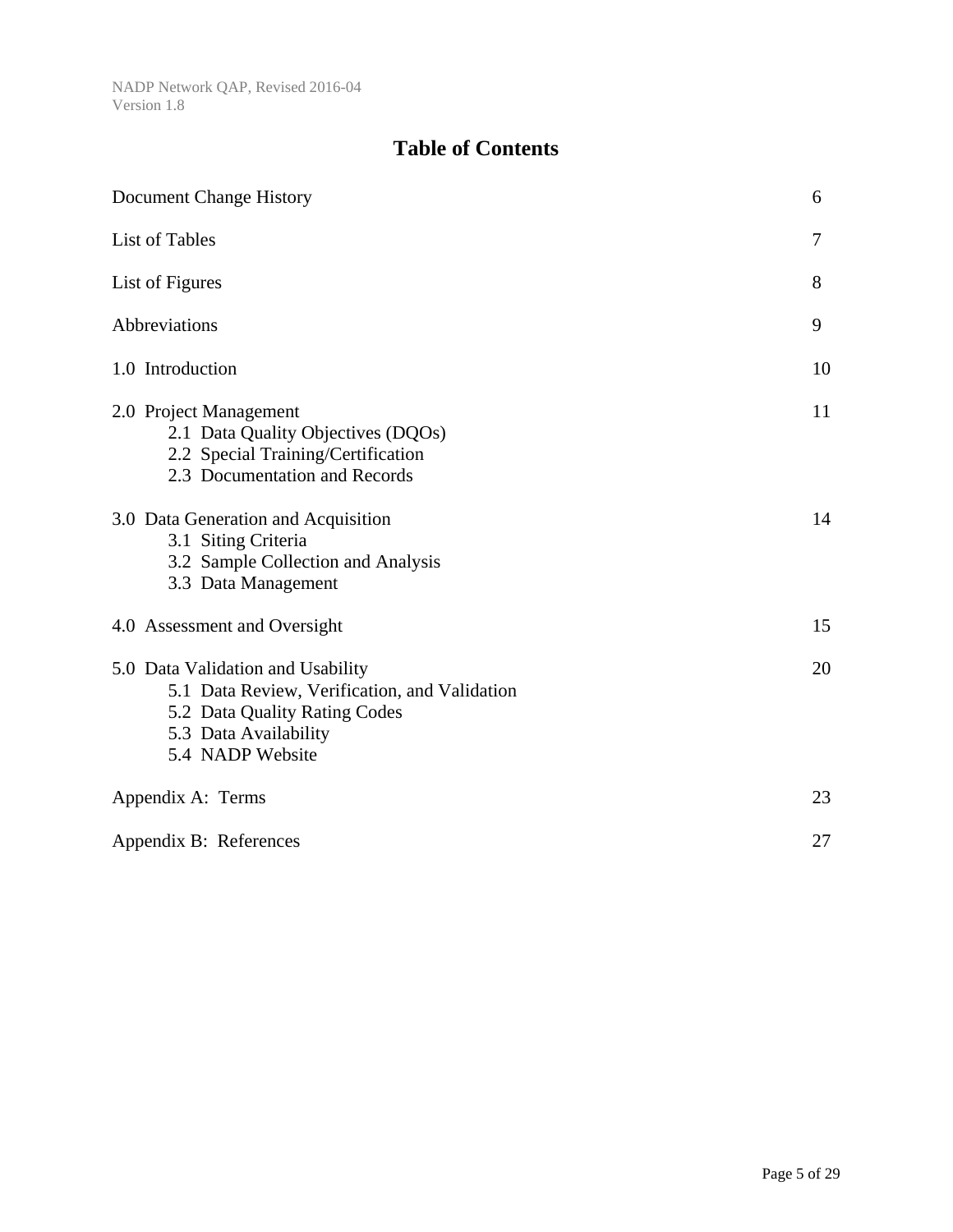| <b>Document Change History</b> |  |  |
|--------------------------------|--|--|
|--------------------------------|--|--|

| <b>Version</b> | <b>Description</b>                                                                                                                                                                                                                                                                                                                                                                                                                                                                                                                                   | <b>Effective Date</b> |
|----------------|------------------------------------------------------------------------------------------------------------------------------------------------------------------------------------------------------------------------------------------------------------------------------------------------------------------------------------------------------------------------------------------------------------------------------------------------------------------------------------------------------------------------------------------------------|-----------------------|
| 1.8            | Remove (former) Table 1, duplicates information in QMP.<br>Clarify record retention at monitoring sites (Section 2.3).<br>Clarify external QA programs (Section 2.3)<br>Clarify approval process for sites not meeting siting criteria<br>to reflect current operations (Section 3.1).<br>Clarify equipment (field and lab) approval (Section 3.2).<br>Updated NADP Data Products and Documentation table to<br>reflect current operations.<br>Clarify response and corrective action for Quality<br>Management System review (Section 4.0, Table 2) | 05/2016               |
| 1.7            | Updates to reflect newly approved changes to the<br>governance structure (i.e., DMAS to DMAG) and approval<br>of QA documents by QAAG                                                                                                                                                                                                                                                                                                                                                                                                                | 11/2014               |
| 1.6            | Webinars as an accepted training mechanism,<br>clarify approval process for new<br>equipment/instrumentation,<br>update Table 3 (NADP Assessment Programs) to reflect<br>operational practices                                                                                                                                                                                                                                                                                                                                                       | 05/2014               |
| 1.5            | Addition of AMNet and AMoN, 2 new NADP networks                                                                                                                                                                                                                                                                                                                                                                                                                                                                                                      | 05/2011               |
| 1.0            | Initial document                                                                                                                                                                                                                                                                                                                                                                                                                                                                                                                                     | 09/2009               |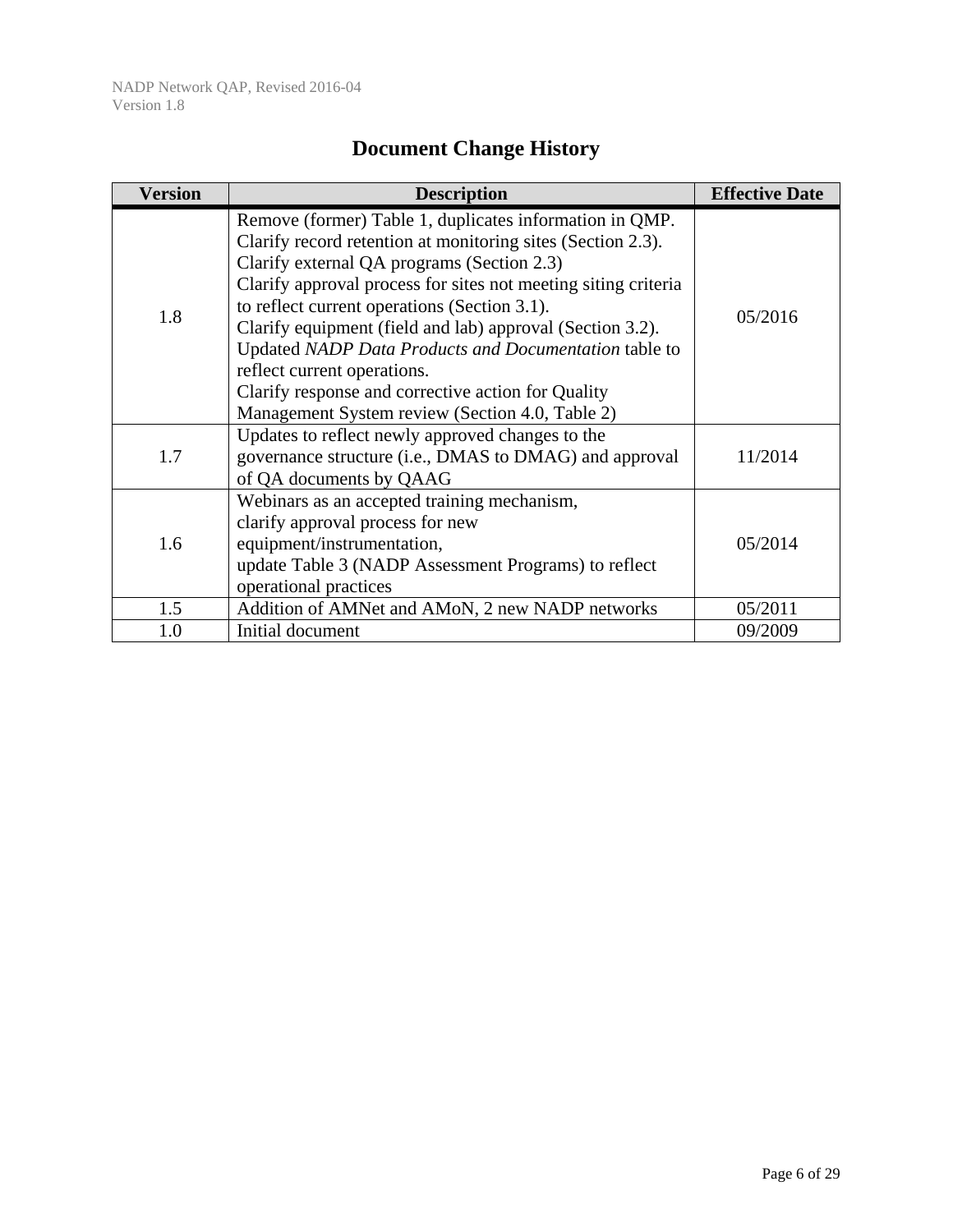### **List of Tables**

| <b>Table 1.</b> NADP Data Products and Documentation. | 16 |
|-------------------------------------------------------|----|
| <b>Table 2.</b> NADP Quality Assessment Programs.     | 18 |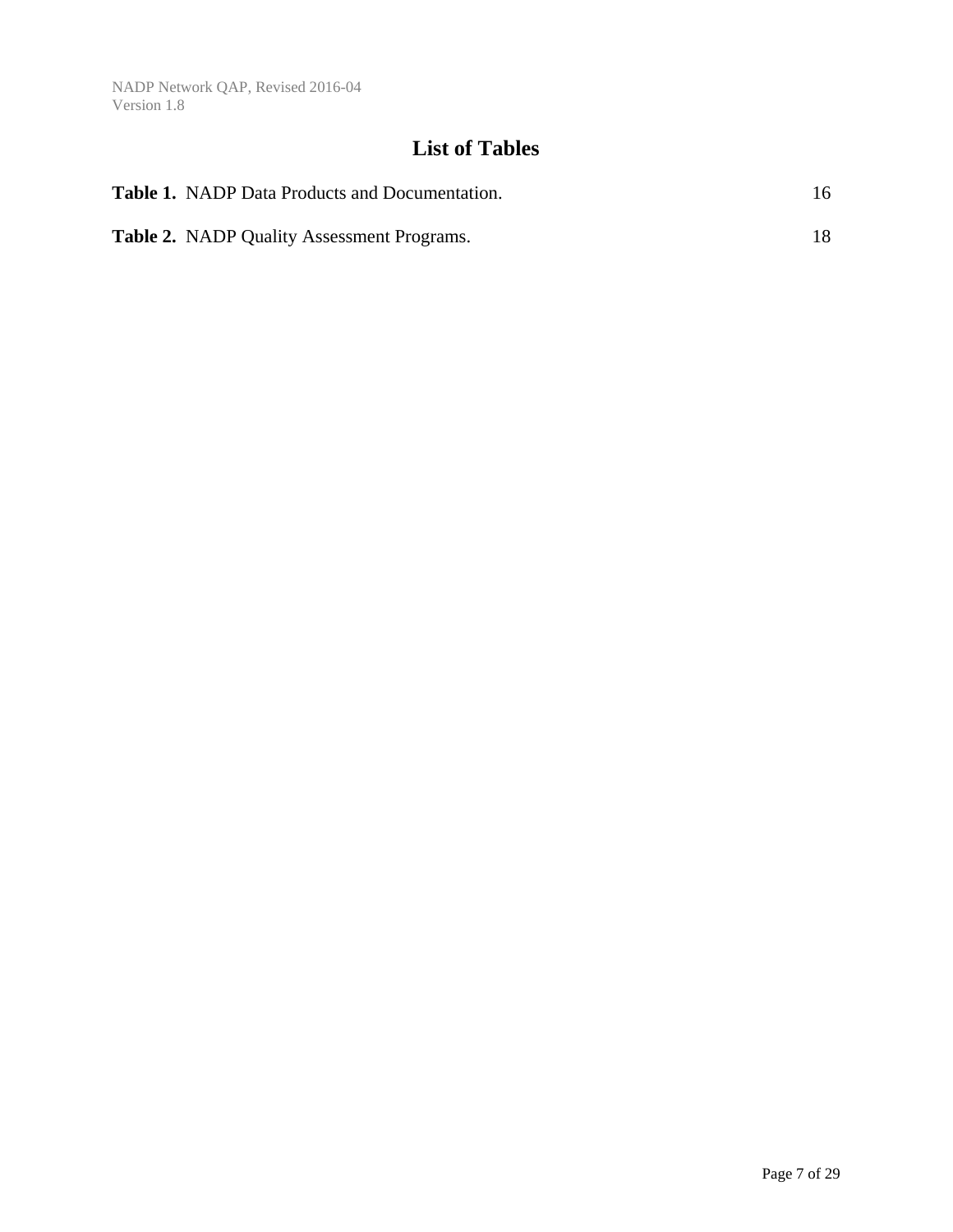### **List of Figures**

|  | Figure 1. NADP Quality Management System (QMS) structure. |  |
|--|-----------------------------------------------------------|--|
|--|-----------------------------------------------------------|--|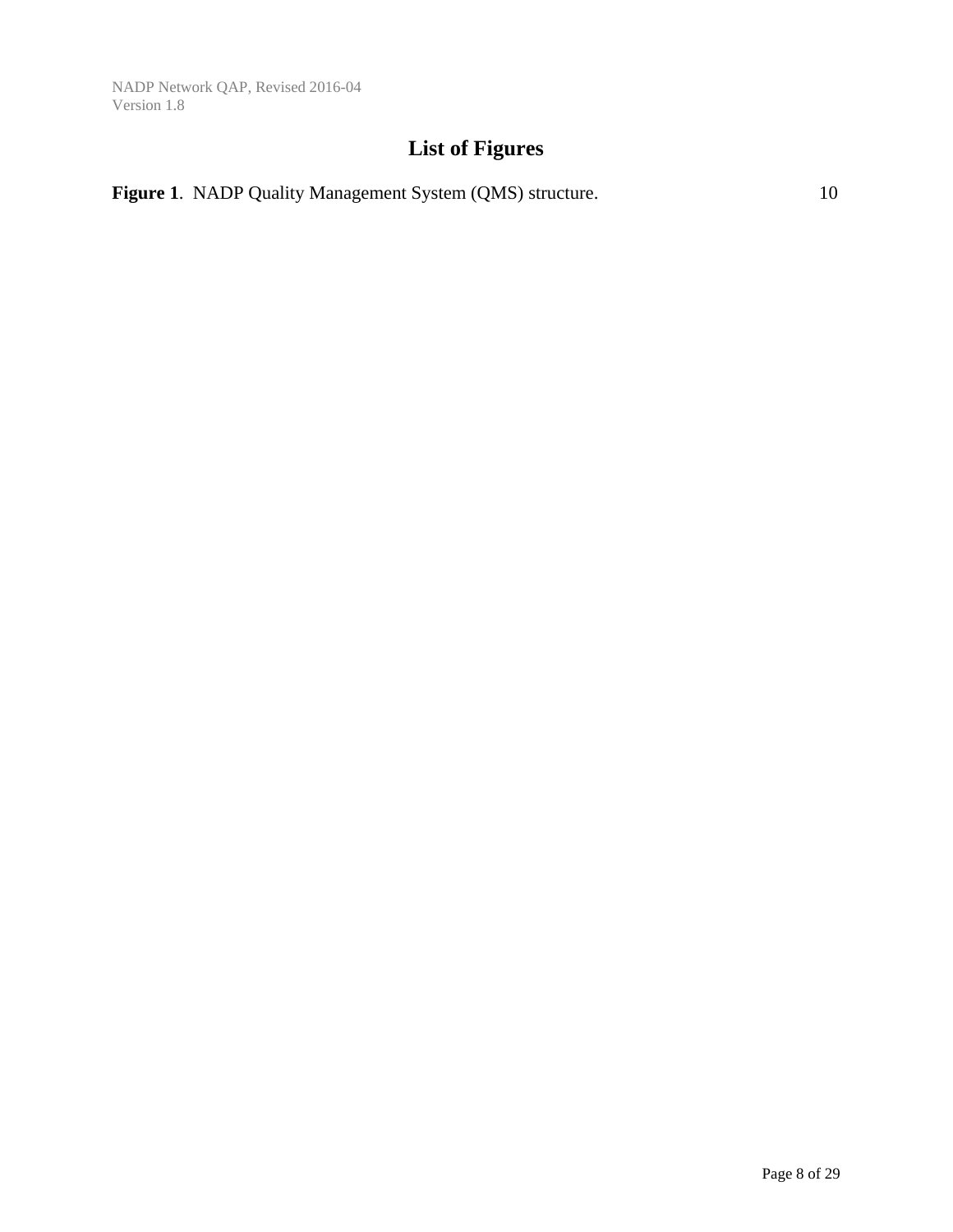#### **Abbreviations**

| <b>AIRMON</b> | <b>Atmospheric Integrated Research Monitoring Network</b>    |
|---------------|--------------------------------------------------------------|
| <b>AMNet</b>  | <b>Atmospheric Mercury Network</b>                           |
| AMoN          | <b>Ammonia Monitoring Network</b>                            |
| <b>ANSI</b>   | <b>American National Standards Institute</b>                 |
| <b>ASQC</b>   | <b>American Society for Quality Control</b>                  |
| <b>BAC</b>    | <b>Budget Advisory Committee</b>                             |
| CAL           | <b>Central Analytical Laboratory</b>                         |
| <b>CSREES</b> | Cooperative State Research, Education, and Extension Service |
| <b>DMAG</b>   | Data Management Advisory Group                               |
| <b>DQI</b>    | Data Quality Indicator                                       |
| DQO           | Data Quality Objective                                       |
| EC            | <b>Executive Committee</b>                                   |
| <b>EROS</b>   | Ecological Response and Outreach Subcommittee                |
| FOF           | <b>Field Observer Form</b>                                   |
| <b>FORF</b>   | <b>Field Observer Report Form</b>                            |
| HAL           | Mercury (Hg) Analytical Laboratory                           |
| <b>ISWS</b>   | Illinois State Water Survey                                  |
| <b>MDN</b>    | <b>Mercury Deposition Network</b>                            |
| <b>MOF</b>    | Mercury Observer Form                                        |
| <b>NADP</b>   | National Atmospheric Deposition Program                      |
| <b>NED</b>    | <b>Network Equipment Depot</b>                               |
| <b>NOS</b>    | <b>Network Operations Subcommittee</b>                       |
| <b>NRSP</b>   | <b>National Research Support Project</b>                     |
| <b>NTN</b>    | <b>National Trends Network</b>                               |
| <b>PDA</b>    | Personal Digital Assistant                                   |
| PO            | Program Office                                               |
| QA            | <b>Quality Assurance</b>                                     |
| QAAG          | <b>Quality Assurance Advisory Group</b>                      |
| QAP           | <b>Quality Assurance Plan</b>                                |
| QAPP          | <b>Quality Assurance Project Plan</b>                        |
| QC            | <b>Quality Control</b>                                       |
| <b>QMP</b>    | <b>Quality Management Plan</b>                               |
| QMS           | <b>Quality Management System</b>                             |
| QR            | <b>Quality Rating</b>                                        |
| <b>SAES</b>   | <b>State Agricultural Experiment Stations</b>                |
| <b>SIW</b>    | <b>Site Information Worksheet</b>                            |
| SOP           | <b>Standard Operating Procedure</b>                          |
| SOW           | <b>Statement of Work</b>                                     |
| <b>USDA</b>   | United States Department of Agriculture                      |
| U.S. EPA      | United States Environmental Protection Agency                |
| <b>USGS</b>   | <b>United States Geological Survey</b>                       |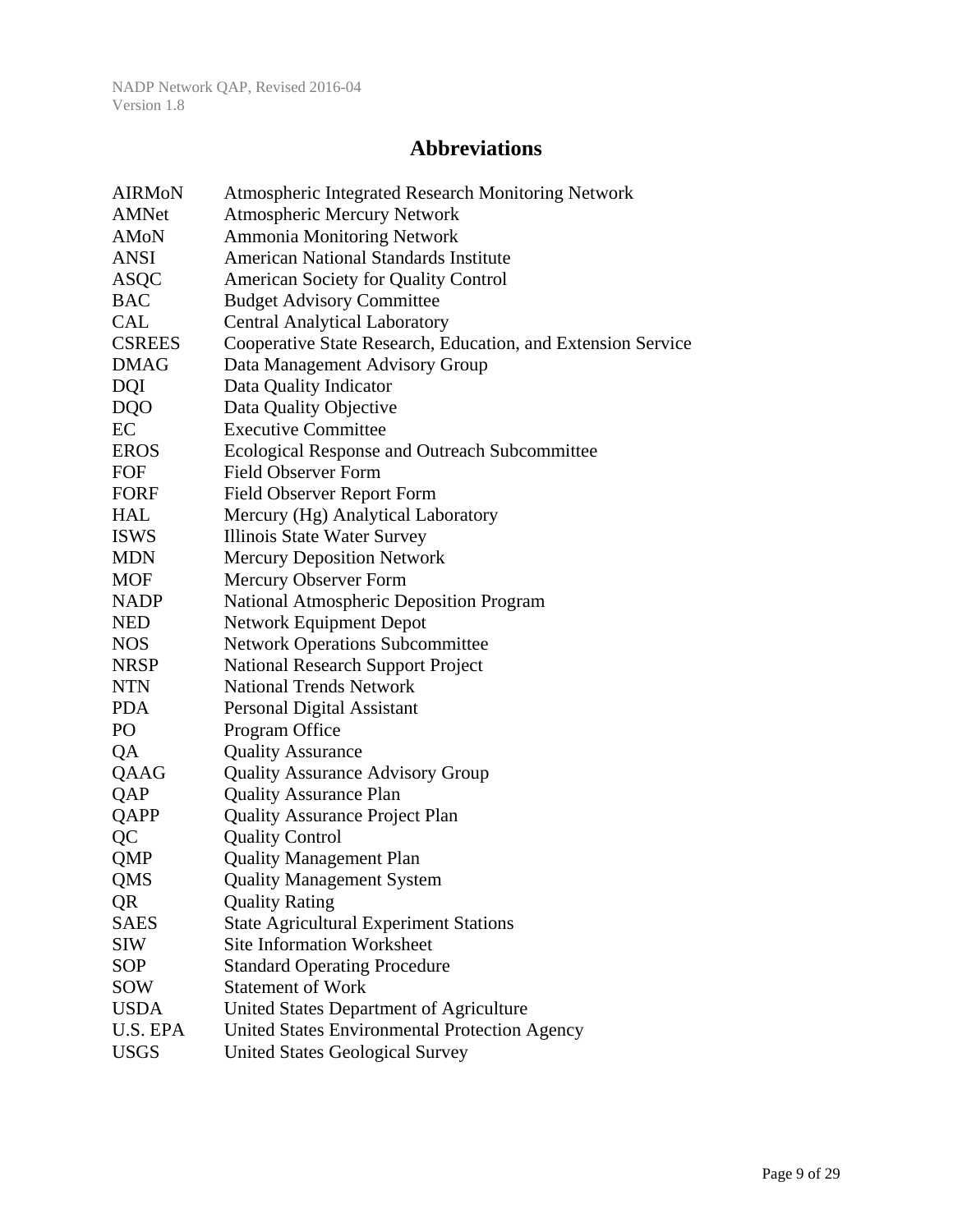#### **1.0 Introduction**

The National Atmospheric Deposition Program (NADP) originated in October 1977. At present, it is comprised of five networks: the Ammonia Monitoring Network (AMoN), the Atmospheric Mercury Network (AMNet), the Atmospheric Integrated Research Monitoring Network (AIRMoN ), the Mercury Deposition Network (MDN), and the National Trends Network (NTN). The NTN is the original precipitation chemistry network of the NADP. Samples from the NTN are collected on a weekly basis and are analyzed for acids, nutrients, and base cations. AIRMoN samples are analyzed for the same chemical species as the NTN, but sampling is done daily rather than weekly. AIRMoN joined the NADP in 1992. MDN samples are collected on a weekly basis and are analyzed for total mercury concentration. MDN was established within the NADP in 1996. AMNet and AMoN joined the NADP in 2009 and 2010, respectively. AMNet measures the concentration of mercury species in the atmosphere on a continuous basis. AMoN measures the concentration of atmospheric ammonia over 2-week periods of time through the use of passive samplers.

This document, the NADP Network Quality Assurance Plan (QAP), forms part of the NADP's Quality Management System (QMS). That system is illustrated in Figure 1. The QMS establishes protocols for data collection, validation, and assessment within the NADP. These protocols are network independent, and apply to each of the NADP networks equally. The QAP and its protocols will apply to proposed initiatives when such initiatives are incorporated into the NADP.

This document is intended to meet the requirements of "Part B: Collection and Evaluation of Environmental Data" of the consensus standard ANSI/ASQC E4-2004 (ANSI/ASQC, 2004) and is consistent with the U.S. EPA's *Requirements for Quality Assurance Project Plans* (U.S. EPA, 2001).



**Figure 1.** NADP Quality Management System (QMS) structure.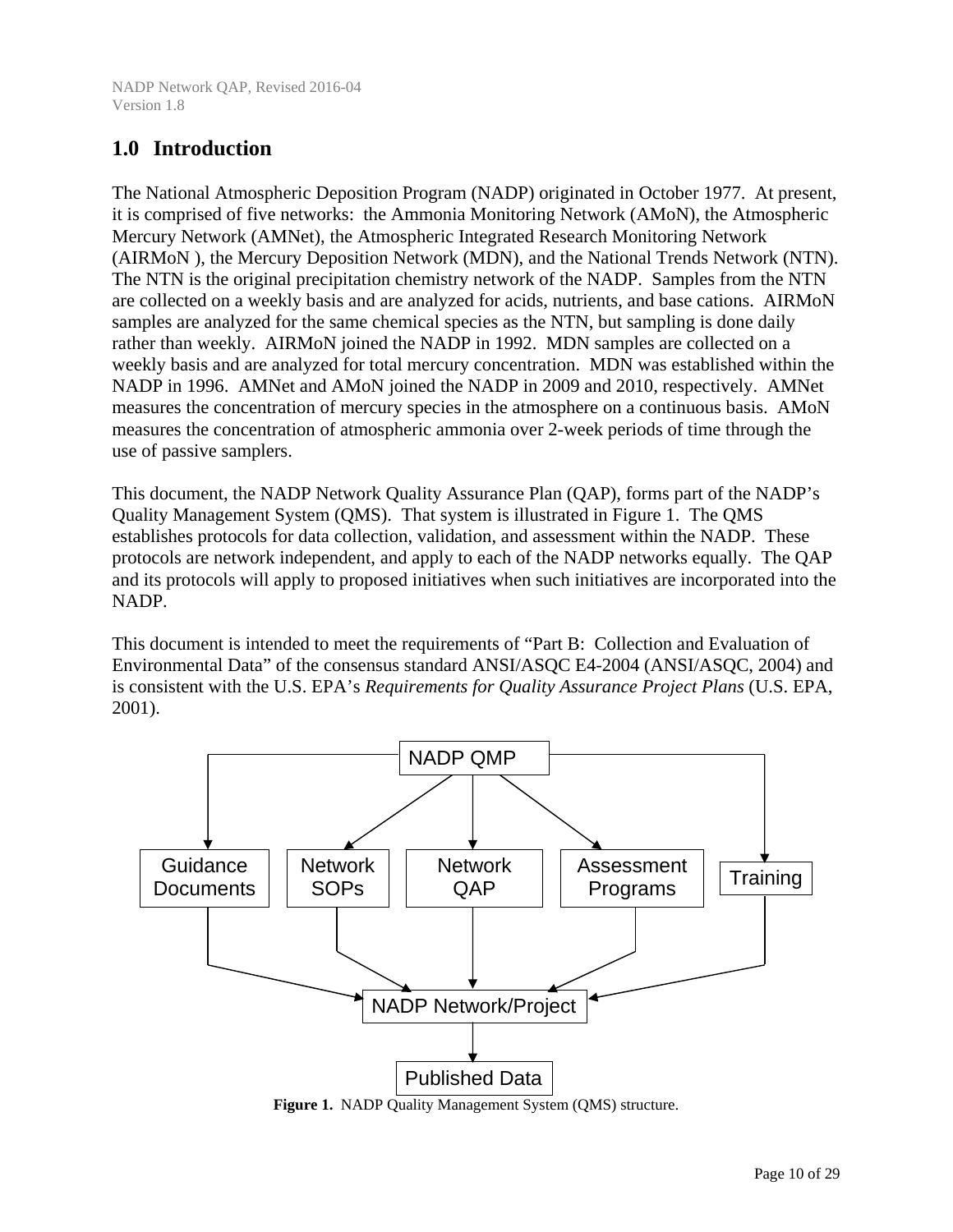Though the terms Quality Assurance Plan (QAP) and Quality Assurance Project Plan (QAPP) may be used interchangeably, this document will use the term QAP.

The NADP Network QAP should be reviewed annually by the NADP QA Manager, and by the NADP Quality Assurance Advisory Group (QAAG) when necessary. Membership of the QAAG is formed in part by QA Staff from each of the NADP affiliated analytical laboratories. Revisions to this document should be made as necessary, or at least once every three years. Reissue notices may be used if changes are not required at the end of a three year period. Following approval of any document within the NADP Quality Management System (QMS) by either QAAG or the NADP Executive Committee (EC), the document will be made available through the NADP website. That site may be accessed at http://nadp.isws.illinois.edu/.

#### **2.0 Project Management**

The NADP Governance Handbook defines and describes the mission of the NADP, its organization both in terms of funding and operation, and its management. The Governance Handbook provides the basis for NADP operations and its QMS. The organization and management of individual NADP affiliated analytical laboratories is defined and described in the QAP for each affiliated laboratory. The NADP Governance Handbook and the laboratory QAPs are available from the NADP website (http://nadp.isws.illinois.edu).

An objective of each NADP network is the collection of data to evaluate and quantify the chemistry of an environmental sample. This helps characterize the geographic and temporal trends associated with particular chemical species. Data Quality Objectives (DQOs) are used to define how a network will operate, and how the data needs of its users will be met.

#### **2.1 Data Quality Objectives (DQOs)**

DQOs are the qualitative and quantitative statements that specify the required technical characteristics of the data to be collected. The EC establishes DQOs for each NADP network, with input from the NADP Subcommittees. The Statement of Work (SOW) for each laboratory will specify the required DQOs for analytical chemistry data. The QAAG oversees several assessment programs to ensure that the DQOs are met.

DQOs are used to define a network in the following terms:

- The type(s) of data to be collected.
- The time(s) at which data are collected.
- The location(s) at which data are collected.
- The duration of the study.
- The mechanism by which data are collected.
- The criteria for determining whether data are acceptable.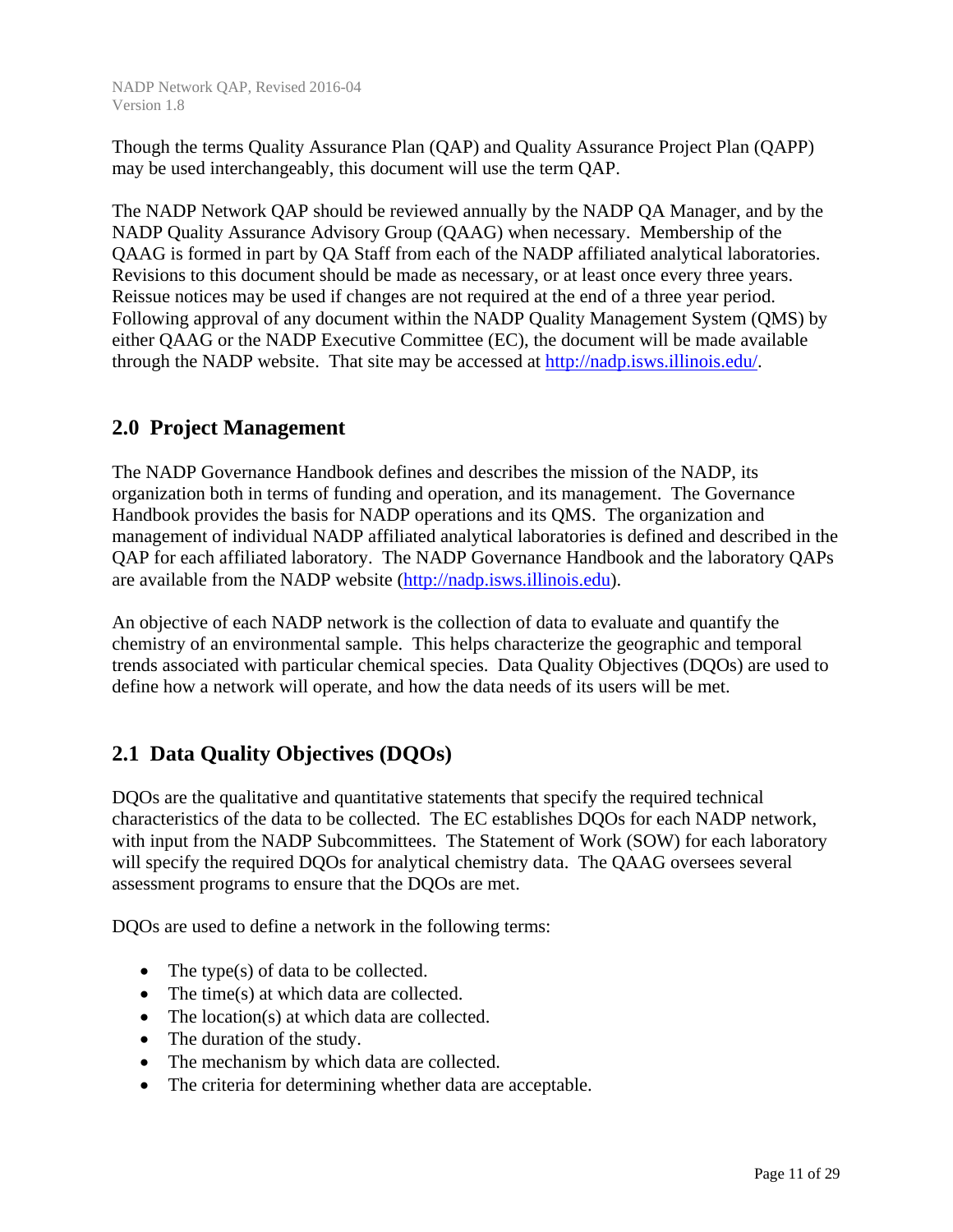#### **2.2 Special Training/Certification**

Training is an important component of the NADP QMS. Field operators need sufficient knowledge to operate and maintain their field site. Laboratory analysts and other support staff need sufficient knowledge to perform their duties and meet QA requirements.

Training for the NADP network field operators is accomplished through several mechanisms. This includes the use of webinars, training videos, Site Operations Manuals, and training courses. It is the responsibility of the Program Coordinator to ensure that site operator training is available, adequate, and current. It is the responsibility of the site supervisor to ensure that the field operator has received adequate training to operate the site in accordance with NADP protocols. Site support staff (e.g., a Site Liaison) are assigned to each network to provide guidance and assistance to the site operators. Telephone support with site support staff should be available via a toll-free number.

The Laboratory Director is responsible for ensuring that analysts and technicians have sufficient training to perform their duties, and operate the analytical equipment in a safe and proficient manner. Proficiency in the operation of the equipment should be documented before unsupervised operation of the equipment is permitted.

External assessment programs should document the expertise and/or training requirements of individuals participating in those programs.

It is the responsibility of the Program Coordinator to ensure that personnel at the Program Office have sufficient knowledge to perform their duties and meet requirements of the QMS. Annual performance reviews should be used to document proficiency and encourage continued professional development.

Safety concerns are network and site specific. It is the responsibility of the site operator and the site supervisor to determine regulatory requirements, and to establish appropriate safety protocols for their site. The Laboratory Director is responsible for safety protocols in the NADP affiliated laboratories.

#### **2.3 Documentation and Records**

As discussed in the NADP Quality Management Plan (QMP), the use of Standard Operating Procedures (SOPs) ensures that all participants will be able to perform activities consistently over time. For the purposes of the NADP QMS, Network Operations Manuals and training videos are considered SOPs. Version information and page numbering is included as part of the header and footer sections in each document to avoid ambiguity. The current, approved versions of many of these documents are available from the NADP website.

All equations used to generate NADP data products should be documented in SOPs. The purpose, limitations, and assumptions made with these equations should be stated clearly. The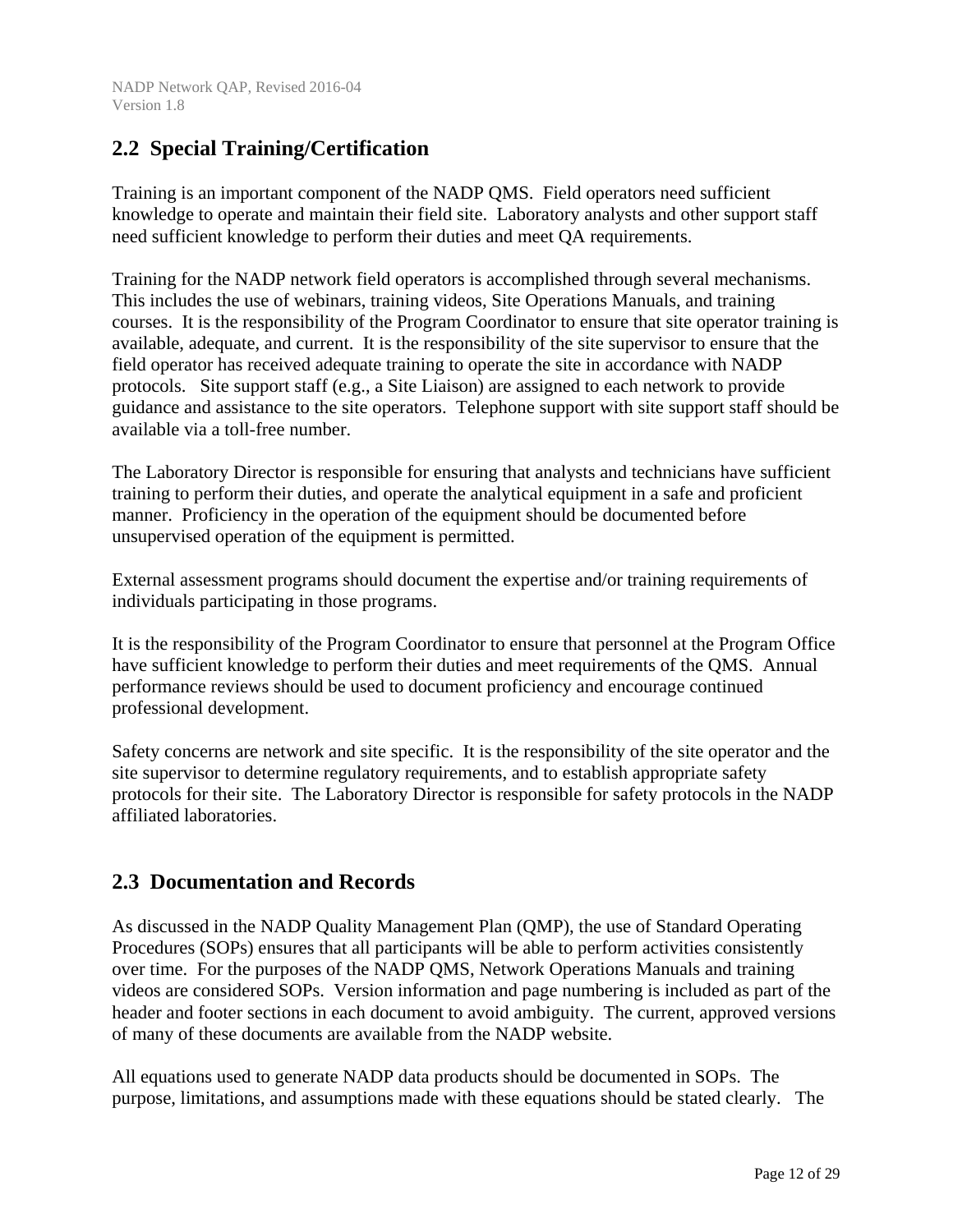use of constant values (e.g., temperature, ideal gas law constant) in generating NADP data products should be documented and supported. These documents shall be available on the NADP website.

All scripts, equations, and internally developed software should be tested prior to their use. Acceptance criteria for each equation, script, and software product should be defined prior to testing. Test results should be documented and maintained for the life of the associated data product. Retesting is required when changes are made to a particular script, equation, and/or software. Once testing is complete, test results should be documented. Test results should be traceable to a particular version of the equation, script, or software.

Changes to NADP data products should be identified clearly and described. Descriptions of changes should include:

- date of the change,
- reason for the change (e.g., change to NADP protocol), and
- affected products (e.g., annual data summary, monthly and annual precipitation totals).

Information associated with the collection of a sample in the field should be recorded in duplicate, at a minimum. This is accomplished through the use of network field forms. The duplicate copy should be maintained at the site, and should be maintained for a period of at least one year from the date of sample collection. Original documentation should be submitted to the appropriate analytical lab and/or the NADP Program Office, as appropriate. The format of these records is specified by the network, and is documented in the Network Operations Manual. The use of electronic field forms is encouraged. Hardcopy field forms and raingage charts should be maintained at the NADP Program Office for a minimum of 5 years. If digitized, and archived, hardcopy field forms and raingage charts at the Program Office may be purged one year from the date of collection.

Lab notebooks, analyst notebooks, site liaison notebooks, instrument log books, and/or standard solution log books should be maintained and be available for review. The Lab Manager, or another individual as designated by the Lab Director, should review these records on a monthly basis. Record review is indicated by initialing and dating the records. Electronic journals and notebooks are acceptable, and should be maintained on a network drive to allow common access and to ensure backup of the file(s). File permissions should be such as to prevent inadvertent changes by non-authorized personnel.

Records associated with internal and external QA programs (i.e., the External Site Survey program and USGS QA programs) should be maintained indefinitely. These data should accompany the data that are submitted to the Program Office, and should be identified clearly. This includes duplicates, and field QA sample measurements. As appropriate, a report documenting results of the external QA Program should be made available to the Program Office. For the External Site Survey program, this report should be generated on an annual basis. For USGS QA programs, this report should be generated bi-annually. An oral report to the Network Operations Subcommittee (NOS) should occur annually for all QA programs.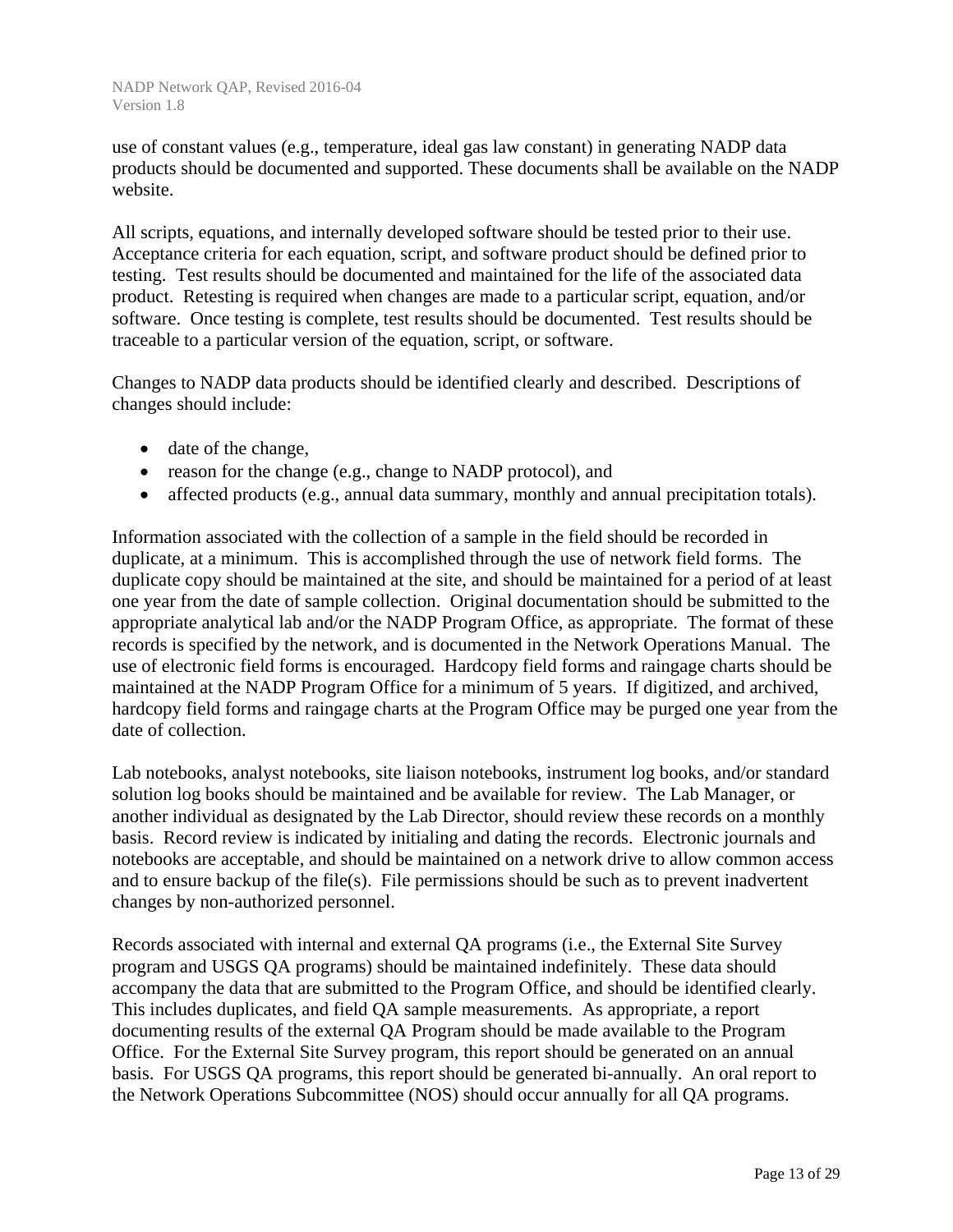Each NADP affiliated laboratory must submit a QA Report to the NADP program office on an annual basis. The QA Report should document the results of QA/QC activities during the year, significant equipment changes, significant protocol changes, and Method Detection Limits (MDLs) as determined for the year. The QAAG will arrange for the draft QA Report to be reviewed by 3 external reviewers, one of whom may be the QA Manager. The final QA Report will be announced by QAAG at the next meeting of the NADP Subcommittees. Once accepted, the final QA Report will be made available on the NADP website.

Changes to network protocol as approved during NADP Committee meetings should be documented as part of the meeting minutes. Minutes from the NADP subcommittee meetings should be available on the NADP website within 7 months of the meeting. This allows meeting minutes to be approved before they are posted to the NADP website.

#### **3.0 Data Generation and Acquisition**

Table 1 lists data products and documentation associated with the operation of an NADP network. Included in the Table are the frequency with which these products are generated, and the personnel responsible for the product.

#### **3.1 Siting Criteria**

The *NADP Site Selection and Installation Manual* must be consulted when selecting the location for an NADP monitoring station. Sites are classified based on the population density within 15 kilometers (km) of the site. Exceptions to siting criteria require approval of the Network Site Liaison and the QA Manager. All sites shall endeavour to meet NADP siting criteria on a continual basis. Compliance with siting criteria is documented as part of the Site Systems and Performance Survey program.

#### **3.2 Sample Collection and Analysis**

Sample collection should follow protocols detailed in the Network Operations Manual. Deviations from these protocols may impact sample quality and should be avoided. Changes to approved protocols require approval of NOS. NOS meets twice a year, once in the spring, and then again in the fall.

Sample processing and analysis shall follow protocols detailed in the QAPs for the Analytical Laboratories, and in SOPs. Deviations from these protocols could impact sample quality and must be avoided. Changes to approved protocols require approval of NOS.

Analytical laboratories affiliated with the NADP must have a QAP. That document should consider the following items: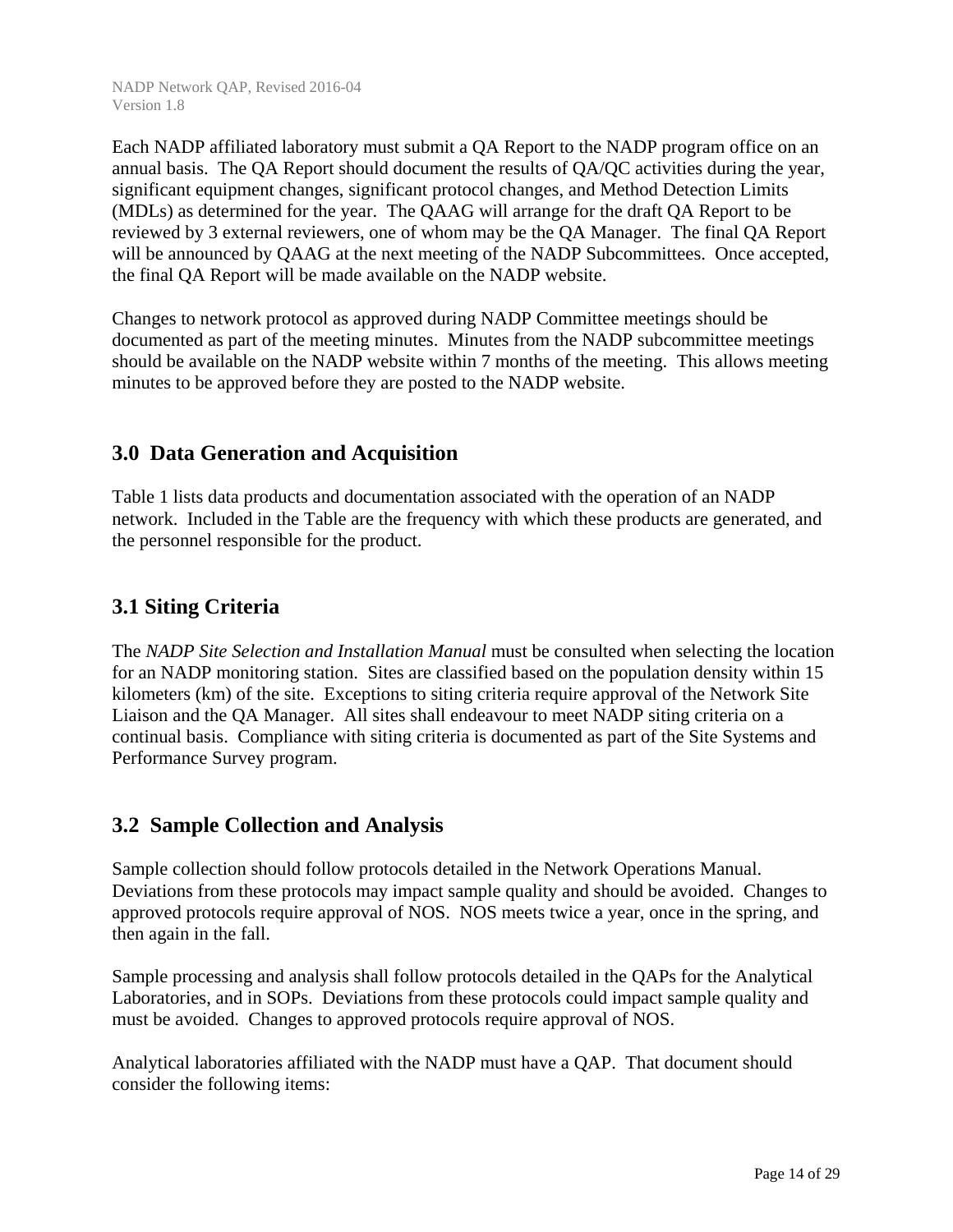- Testing, inspection, and maintenance of instruments and equipment
- Calibration and calibration frequency of instruments and equipment
- Inspection and acceptance of instruments and equipment
- Inspection and acceptance of consumables
- Quality Control (QC) activities for each analytical method
- Traceability of records to a particular instrument, analyst, and/or technician

Approval of new equipment for use in NADP networks requires evidence that results from use of the new instrument are of quality equal to, or better, than results from similar equipment already approved for network use. Testing and approval of new laboratory instrumentation is coordinated between laboratory QA staff and the QA Manager. The Executive Committee approves the use of new field instrumentation, at the recommendation of NOS.

#### **3.3 Data Management**

Each NADP network must have a documented control mechanism for detecting and correcting errors in the data. To prevent data loss and accidental changes to data, electronic records must be stored on secure electronic media following accepted data management practices. Metadata should accompany data files. Metadata should include the data format, data fields with associated units, and other information that may inform the data user about the nature of the data, their quality, or their use. Data should be stored permanently, and should be backed up on a regular basis. Data edits must be documented and tracked (e.g., date and time of change, reason for the change, and personnel making the change).

#### **4.0 Assessment and Oversight**

The goals of the NADP quality assessment programs are to verify that QAPs and SOPs are followed, and that DQOs are being met. Table 2 lists the quality assessment programs used by the NADP and its affiliated laboratories, including program frequency, personnel who oversee the programs, required documentation, and corrective actions that are required when a problem is found.

External assessment programs are conducted by the U.S. EPA and the USGS, and are an integral part of the NADP QMS. The U.S. EPA funds the Site Systems and Performance Survey program. The Precipitation Chemistry Quality Assurance Project at the USGS operates several programs including: Field-Audit, System-Blank, Co-location Sampler, and Interlaboratory – Comparison programs. These programs help evaluate both field and laboratory operations. The USGS programs are documented in two USGS Open-File reports (USGS, 2005; USGS, 2007). These documents may be accessed from the USGS Precipitation Chemistry Quality Assurance Project website (http://bqs.usgs.gov/precip/). Documentation associated with the U.S. EPA program may be accessed from the NADP website.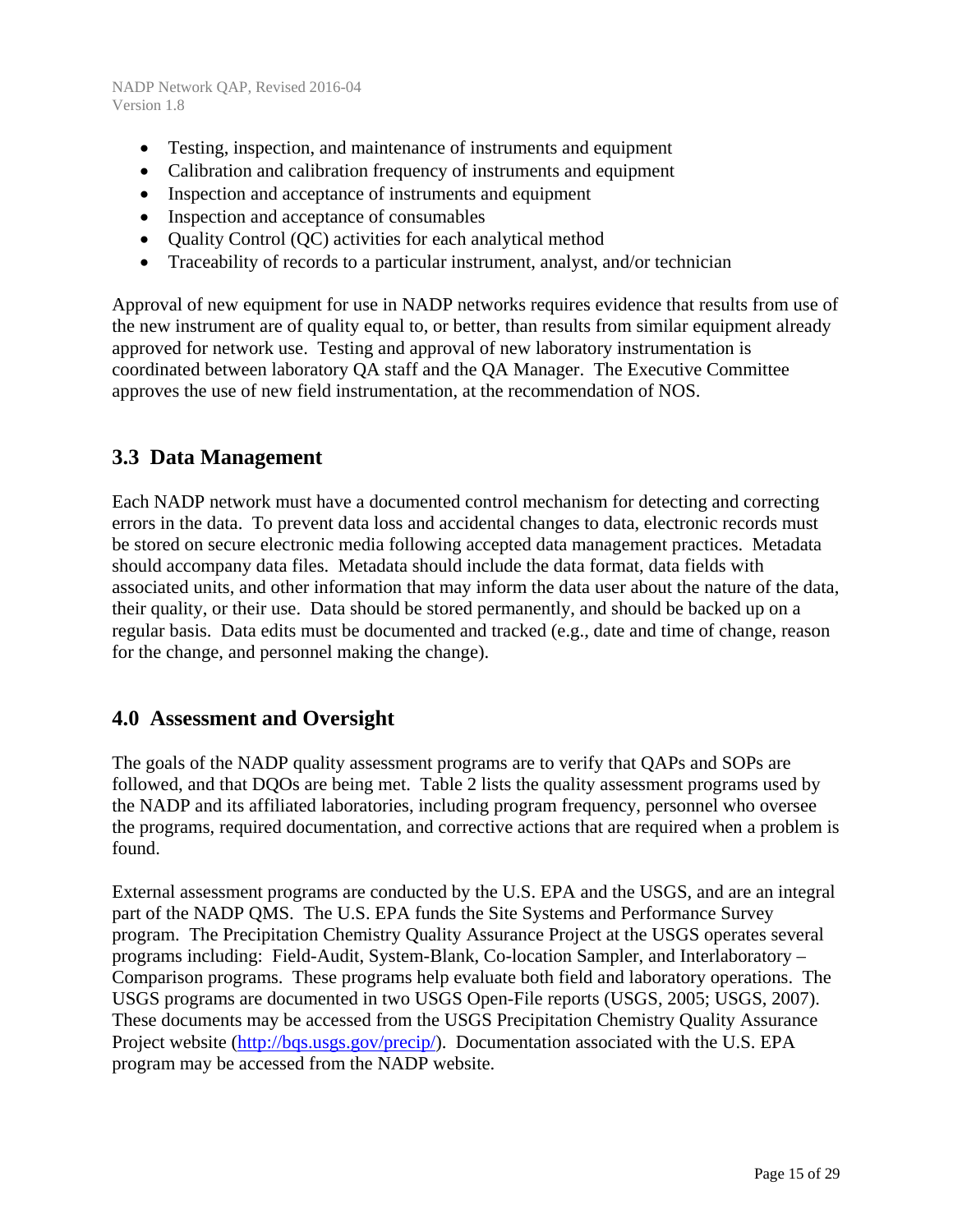| <b>Location</b> | <b>Responsible</b><br><b>Personnel</b> | <b>Data Product</b>                                                                                                                               | <b>Frequency of</b><br><b>Generation/Update</b> | <b>Reference</b>                             |  |
|-----------------|----------------------------------------|---------------------------------------------------------------------------------------------------------------------------------------------------|-------------------------------------------------|----------------------------------------------|--|
|                 | Analyst                                | Sample chemistry                                                                                                                                  | network dependent                               |                                              |  |
|                 |                                        | Internal validation samples (e.g.,<br>blanks, blinds, control samples,<br>duplicates, ion balance, reagent<br>checks, spikes, splits, surrogates) | protocol dependent                              | Analytical laboratory QAP and<br><b>SOPs</b> |  |
|                 |                                        | External field and inter-laboratory<br>comparison QC samples)                                                                                     |                                                 | External QA Program SOP                      |  |
|                 |                                        | Specifications for consumables (e.g.,<br>chemicals, DI water, sample bottles,<br>calibration gases)                                               | annual review, updates as<br>necessary          | Analytical laboratory SOP                    |  |
|                 | QA staff                               | QA Report<br>annually                                                                                                                             |                                                 | Network QAP,<br>Analytical laboratory QAP    |  |
|                 |                                        | <b>SOPs</b>                                                                                                                                       | annual review, updates as<br>necessary          |                                              |  |
| Affiliated lab  |                                        | Equipment calibration<br>documentation/certification                                                                                              | annual re-calibration/re-<br>certification      | Analytical laboratory QAP                    |  |
|                 |                                        | Specifications for consumables                                                                                                                    | annual review, updates as<br>necessary          |                                              |  |
|                 | Network site support<br>staff          | <b>Site Operations Manual</b>                                                                                                                     |                                                 | Network QAP,                                 |  |
|                 |                                        | <b>Training Materials</b>                                                                                                                         | annual review, updates as                       | <b>Analytical Laboratory QAP</b>             |  |
|                 |                                        | <b>Training Course</b>                                                                                                                            | necessary                                       |                                              |  |
|                 |                                        | Specifications for field consumables                                                                                                              |                                                 | network-specific operations<br>manual        |  |
|                 |                                        | Error checking and correction tools                                                                                                               |                                                 |                                              |  |
|                 |                                        | Specifications for consumables (e.g.,                                                                                                             |                                                 | Network QAP, Data                            |  |
|                 | Data Manager                           | storage media)                                                                                                                                    | annual review, updates as                       | Management Manual,                           |  |
|                 |                                        | Specifications for hardware and<br>software                                                                                                       | necessary                                       | <b>Analytical Laboratory QAP</b>             |  |
|                 |                                        | Data standards                                                                                                                                    |                                                 |                                              |  |

#### **Table 1.** NADP Data Products and Documentation.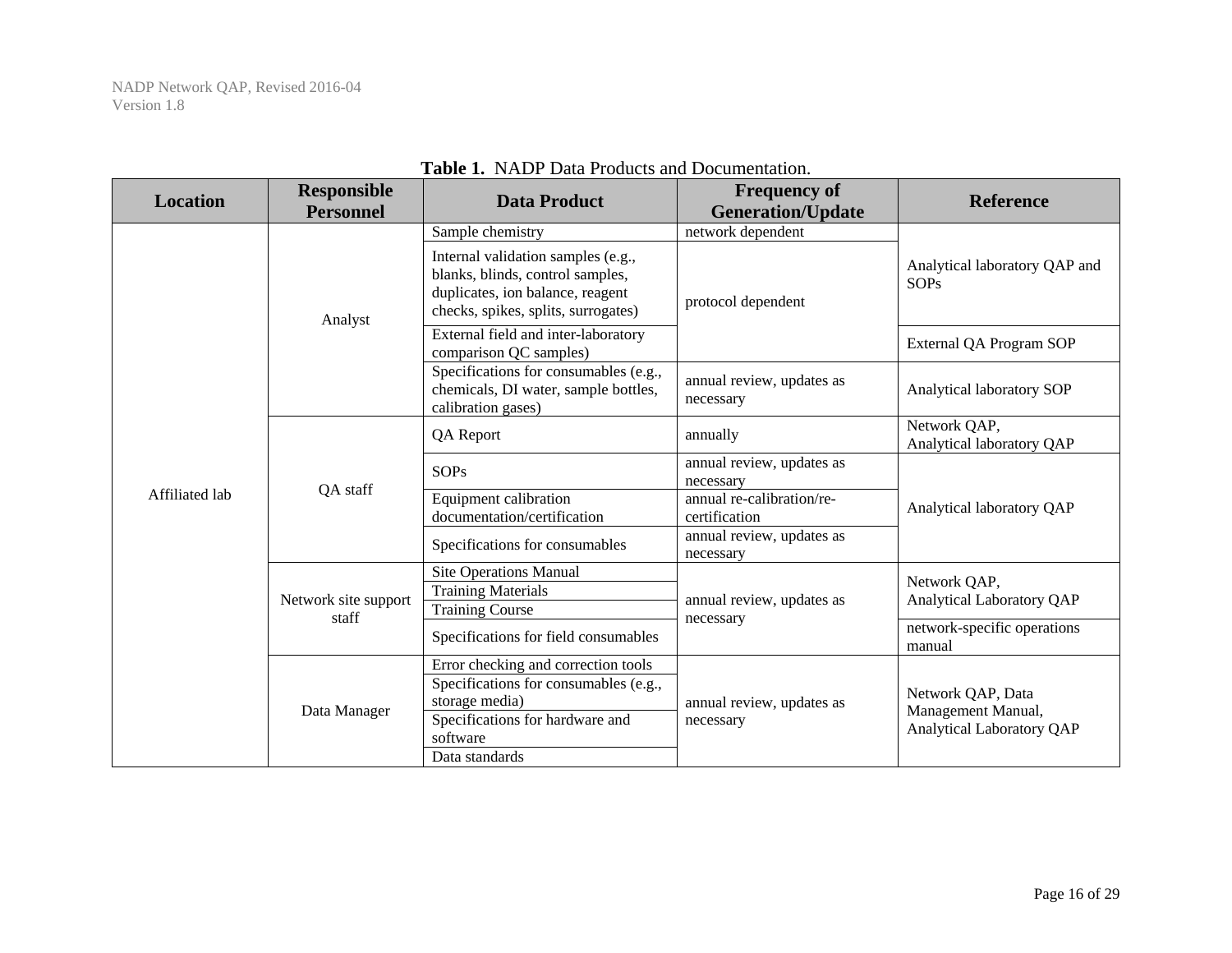| <b>Location</b>   | <b>Responsible</b><br><b>Personnel</b> | <b>Data Product</b>                                  | <b>Frequency</b>                               | <b>Reference</b>                                      |  |
|-------------------|----------------------------------------|------------------------------------------------------|------------------------------------------------|-------------------------------------------------------|--|
|                   | Site Supervisor                        | Site Information Worksheet (SIW)                     |                                                |                                                       |  |
|                   |                                        | Photos                                               | prior to startup,<br>prior to site re-location | NADP Site Selection and<br><b>Installation Manual</b> |  |
|                   |                                        | Site sketch                                          |                                                |                                                       |  |
|                   |                                        | Field sample                                         | network dependent, see network                 |                                                       |  |
| <b>Field Site</b> | Site Operator                          | Field form                                           | operations manual                              | manual                                                |  |
|                   |                                        | Field QA sample                                      | annual for participating sites                 | External QA Program SOP                               |  |
|                   |                                        | Site exit report                                     | each site once every 3-4 years                 |                                                       |  |
|                   | External field survey                  | Photos                                               | with site survey                               | <b>External Systems and</b>                           |  |
|                   | team                                   | Equipment calibration<br>documentation/certification | annual re-calibration/re-<br>certification     | Performance Survey QAP                                |  |
|                   |                                        | QA Report                                            | annually                                       |                                                       |  |
|                   | Database Manager                       | Data summary reports to site personnel               | annually                                       | Network QAP                                           |  |
|                   |                                        | Network summary report                               |                                                |                                                       |  |
|                   |                                        | NADP website                                         | Content updated as needed                      |                                                       |  |
|                   |                                        | Data Management Manual                               |                                                |                                                       |  |
|                   |                                        | <b>NADP QMP</b>                                      |                                                |                                                       |  |
| Program Office    |                                        | NADP Network QAP                                     |                                                |                                                       |  |
|                   |                                        | Affiliated laboratory review report                  | annual review, updates at least                |                                                       |  |
|                   | QA Manager                             | QMS review report                                    | once every 3 years, approval by                | QMP                                                   |  |
|                   |                                        | NADP Site Selection and Installation<br>Manual       | QAAG and EC                                    |                                                       |  |
|                   |                                        | NADP Site Information Worksheet                      |                                                |                                                       |  |
|                   |                                        | Guide for New NADP Initiatives                       |                                                |                                                       |  |

**Table 1.** NADP Data Products and Documentation - continued.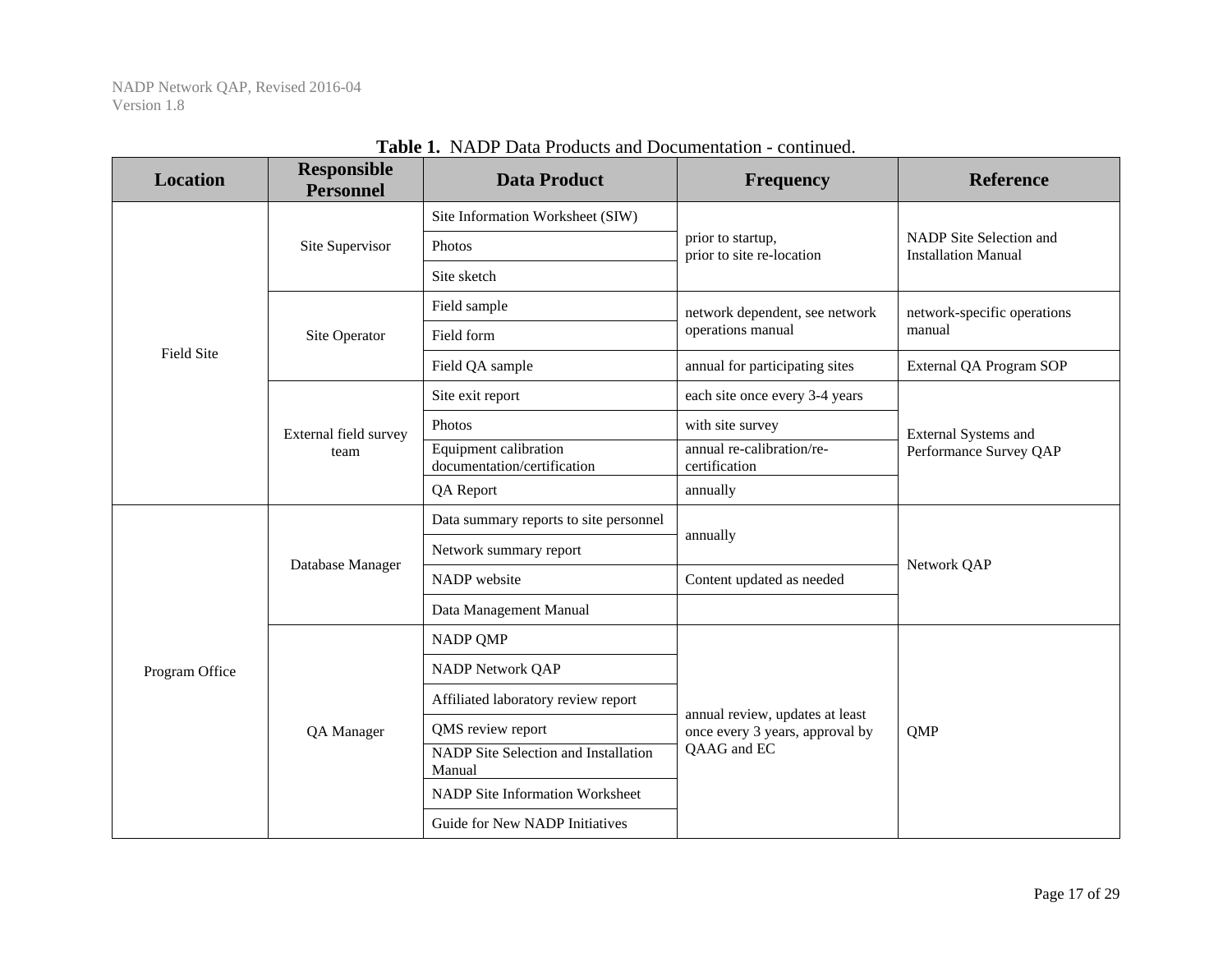| <b>Type</b>                               | <b>Frequency</b>                                                                           | <b>Personnel</b>                                                                      | <b>Documentation</b>                                                                                                                                                                                                                                                  | <b>Response and</b><br><b>Corrective Action</b>                                                                                                                                                 | <b>Conflict</b><br><b>Resolution</b>              |
|-------------------------------------------|--------------------------------------------------------------------------------------------|---------------------------------------------------------------------------------------|-----------------------------------------------------------------------------------------------------------------------------------------------------------------------------------------------------------------------------------------------------------------------|-------------------------------------------------------------------------------------------------------------------------------------------------------------------------------------------------|---------------------------------------------------|
| Proficiency                               | as part of training                                                                        | New personnel, or<br>personnel new to a piece<br>of equipment or new to a<br>protocol | Annual performance reviews<br>Training records                                                                                                                                                                                                                        | Continued supervision until<br>proficiency criteria are met                                                                                                                                     | <b>Laboratory Director</b><br>Program Coordinator |
| Acceptance,<br>Laboratory<br>Equipment    | with purchase of new<br>equipment                                                          | Analyst and QA staff                                                                  | Laboratory QA Report (major<br>changes only)                                                                                                                                                                                                                          | Not approved for network use<br>until acceptance criteria are<br>met                                                                                                                            | Laboratory Director<br>QA Manager                 |
| Acceptance,<br>Reusables                  | as needed, items that are<br>cleaned (e.g., bottles,<br>buckets, sample train)             | Analyst and QA staff                                                                  | Laboratory QA Report                                                                                                                                                                                                                                                  | Discontinue use until<br>acceptance criteria are met                                                                                                                                            | Laboratory Director<br>QA Manager                 |
| Acceptance,<br>Consumables                | with new consumables<br>(e.g., bags, buckets, filters,<br>reagents)                        | Analyst and QA staff                                                                  | Laboratory QA Report                                                                                                                                                                                                                                                  | Not approved for network use<br>until acceptance criteria are<br>met                                                                                                                            | <b>Laboratory Director</b><br>QA Manager          |
| Site Systems and<br>Performance<br>Survey | at least once every 3-4<br>years for wet-deposition<br>network sites                       | Survey personnel under<br>contract with U.S. EPA                                      | 1) compliance with siting criteria<br>2) compliance with field<br>operations manual and SOPs<br>3) verification of equipment<br>operation<br>Written reports to U.S. EPA<br>Program Officer and the QA<br>Manager.                                                    | Site Operator and Site<br>Supervisor in coordination<br>with Site Liaison and QA<br>Manager. Document<br>corrective actions that can be<br>made, and when those<br>corrective actions are made. | QA Manager<br>U.S. EPA Program<br>Officer         |
| Data Quality                              | as needed (determined by<br>Executive Committee,<br>Program Coordinator,<br>OAAG, or DMAG) | QA Manager in<br>coordination with<br>individuals appointed by<br>QAAG or DMAG        | 1) documentation of data<br>validation and verification<br>processes in QAPs and SOPs.<br>2) compliance with QAPs and<br>SOP <sub>s</sub> .<br>3) data of sufficient quality to meet<br>DQOs and SOW requirements<br>Report format determined by<br>Review requester. | QA Manager proposes<br>corrective actions.<br><b>DMAG</b> Chair approves<br>corrective actions.                                                                                                 | <b>DMAG</b> Chair<br>NADP EC Chair                |
| Interlaboratory-<br>Comparison            | monthly to participating<br>laboratories                                                   | <b>USGS</b> Precipitation                                                             | Results posted to an access                                                                                                                                                                                                                                           | USGS identifies/proposes                                                                                                                                                                        | Program Coordinator<br>NADP EC Chair              |
| Field QA<br>Samples                       | annual at participating<br>field sites                                                     | <b>Chemistry Quality</b><br><b>Assurance Project</b>                                  | controlled website, and published<br>in USGS reports.                                                                                                                                                                                                                 | corrective actions.                                                                                                                                                                             | QA Manager<br>Program Coordinator<br>NOS Chair    |

#### **Table 2.** NADP Assessment Programs.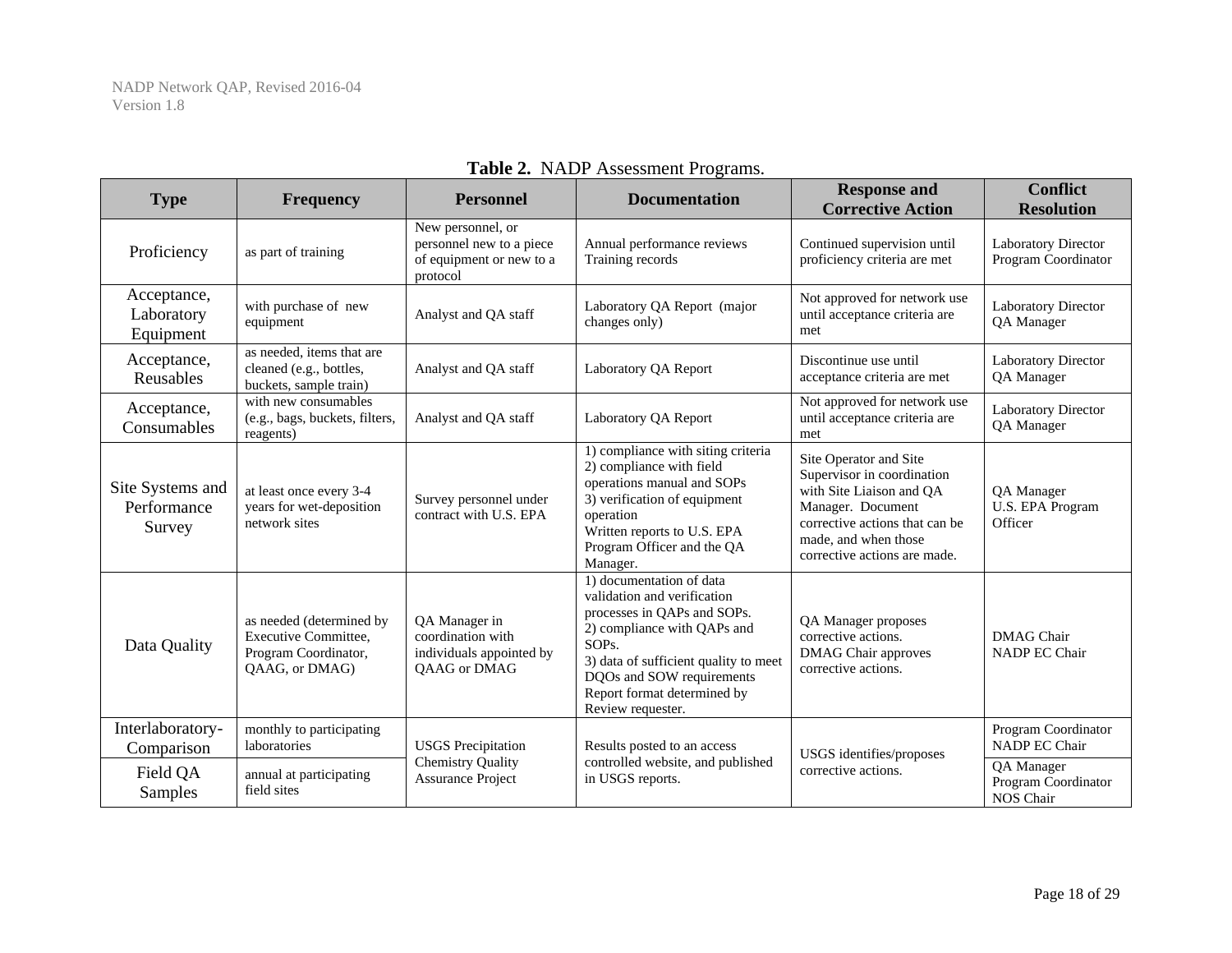| <b>Type</b>                           | <b>Frequency</b>                                                                                             | <b>Personnel</b>                                                                                                                                                          | <b>Documentation</b>                                                                                                                                                                                                                                                                                                                                                  | <b>Response and</b><br><b>Corrective Action</b>                                                                                                                                                                                  | <b>Conflict</b><br><b>Resolution</b>                     |
|---------------------------------------|--------------------------------------------------------------------------------------------------------------|---------------------------------------------------------------------------------------------------------------------------------------------------------------------------|-----------------------------------------------------------------------------------------------------------------------------------------------------------------------------------------------------------------------------------------------------------------------------------------------------------------------------------------------------------------------|----------------------------------------------------------------------------------------------------------------------------------------------------------------------------------------------------------------------------------|----------------------------------------------------------|
| Collocated<br>equipment               | as needed (determined<br>by QAAG, Executive<br>Committee, Program<br>Coordinator, or NOS)                    | <b>USGS</b> Precipitation<br><b>Chemistry Quality Assurance</b><br>Project,<br>QA Manager in coordination<br>with individuals appointed by<br>QAAG or NOS                 | Report to NOS.<br>Results posted to an access<br>controlled website, and published in<br>USGS reports.                                                                                                                                                                                                                                                                | USGS and/or QA Manager<br>identifies/proposes corrective<br>actions.                                                                                                                                                             | QA Manager<br>Program Coordinator<br>NOS Chair           |
| Laboratory                            | On-site, every 3 years,<br>follow-up within one<br>year                                                      | Up to 5 reviewers including:<br>Technical systems<br>$reviewer(s)$ ,<br>Data quality and<br>management reviewer(s),<br>and Team leader<br>PO QA Manager as an<br>observer | Written report<br>1) documentation and<br>implementation of QAP and SOPs<br>2) compliance with QAP and SOPs<br>3) appropriateness and effectiveness<br>of activities with regard to the SOW<br>4) data of sufficient quality to meet<br>DQOs and SOW requirements<br>Report presented to QA Manager,<br>subcommittee Chairs, Program<br>Coordinator, and Lab Director | Lab Director formulates<br>response and timetable for<br>corrective actions.<br>NOS approves the response.<br>Final review report and<br>approved response sent to<br>Review Team, Program<br>Coordinator, and<br>subcommittees. | QA Manager<br>Program Coordinator<br>Subcommittee Chairs |
| Quality<br>Management<br>System (QMS) | External review every<br>3 years on-site, or via<br>remote<br>communication,<br>follow-up within one<br>year | 3 member team                                                                                                                                                             | Written report to Executive<br>Committee documenting:<br>1) compliance with QMP<br>2) implementation of QMP<br>procedures<br>3) compliance of data with DQOs<br>4) documentation and<br>implementation of the QMS                                                                                                                                                     | Program Coordinator<br>formulates response and<br>timetable for corrective<br>actions. EC approves the<br>response. Final review report<br>and approved response sent<br>to Review Team and EC.                                  | NADP EC Chair                                            |
| Program                               | 4 <sup>th</sup> year of 5 year<br>funding, or as<br>necessary                                                | Up to 3 peer scientists, one<br>may be a CSREES<br>representative                                                                                                         | Written report on multi-state<br>activities:<br>1) quality, technical feasibility, and<br>validity of activity<br>2) relevance to stated goal<br>3) likelihood of achieving goal<br>4) responsiveness to stakeholder<br>needs<br>5) extent of multidisciplinary, multi-<br>state collaboration                                                                        | NADP EC Chair selects<br>individuals to formulate a<br>response and timetable for<br>corrective actions.                                                                                                                         | NADP EC Chair<br>NIFA Program Leader                     |

#### **Table 2.** NADP Quality Assessment Programs - continued.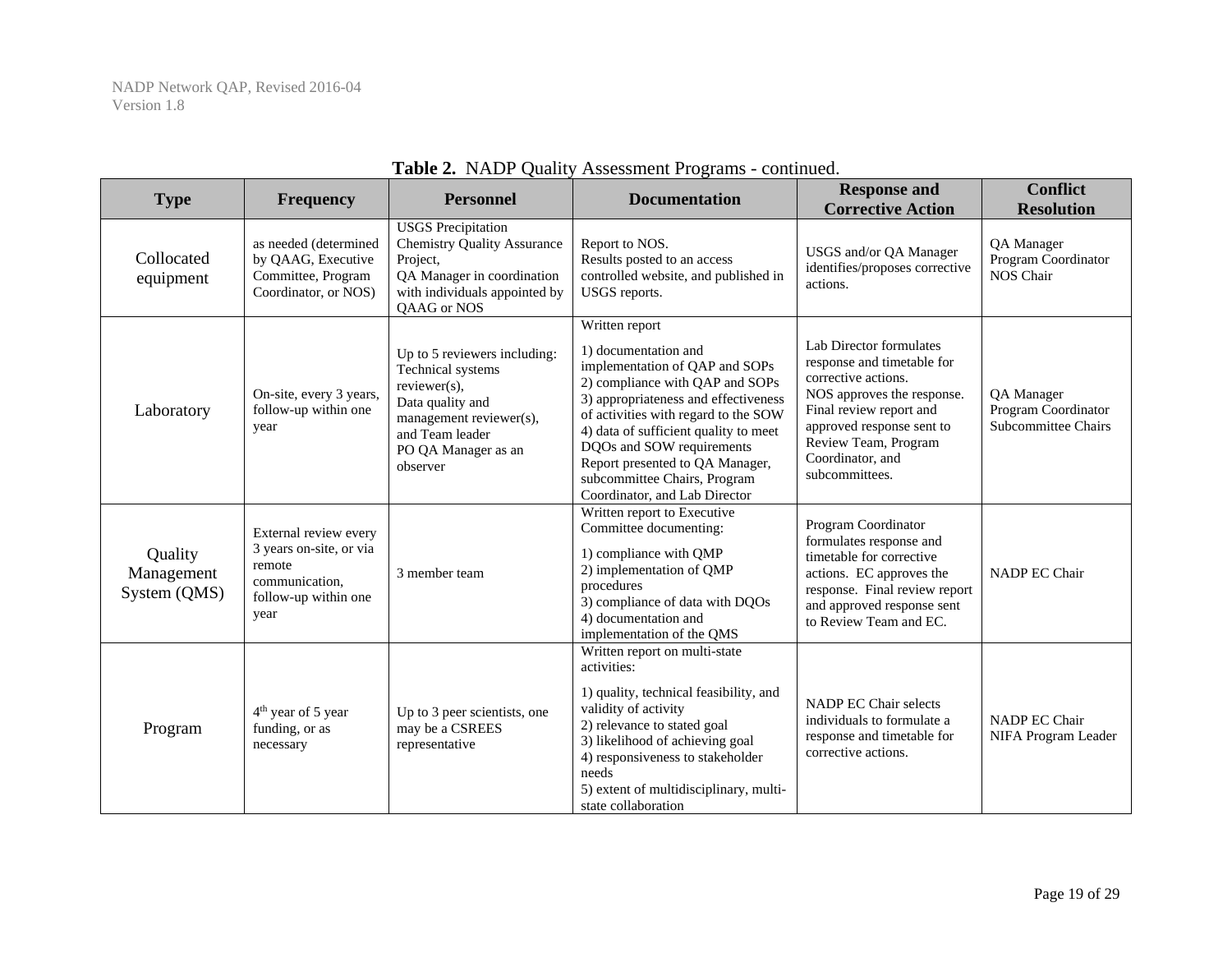The NADP QMS is a dynamic system. As opportunities are found to enhance a network's ability to meet the DQOs, QA activities must adapt as well. This may necessitate the adoption of a new assessment program, or changes to an existing assessment program. Assessment programs may be ongoing (e.g., system blanks), periodic (e.g., laboratory reviews), or one time occurrences (e.g., testing of protocol changes, testing of candidate equipment network use). Results of these programs should be available to NADP Subcommittee members. Documentation may include annual QA Reports, or presentation at NADP Subcommittee meetings, provided program results are appropriately documented in the meeting minutes.

#### **5.0 Data Validation and Usability**

Data integrity can be compromised during data entry, electronic capture from automated instruments, or when transferred between different computers or different databases. Procedures for ensuring the accuracy and reliability of data products within each NADP network are a priority and should be documented. Data verification methods may include double entry, manual checking of a fixed percent of data, and computer-automated checking of the entire data record. Data products should be evaluated for bias, precision, completeness, and representativeness with regard to the DQOs.

#### **5.1 Data Review, Verification, and Validation**

Two pass verification, also called double data entry, may be used to ensure accuracy in transcribing information to an electronic database. Whenever possible, the process of transferring data between systems should be automated, and should include checksum functions.

As part of the data review process, data should be compared against historic records for the site, and against adjacent records. Adjacent records include both spatial (i.e., adjacent sites) and temporal (i.e., immediately before and after) records. Suspect values should be identified and investigated for possible causes. Resolution of any problems found should be documented.

Site support personnel should resolve incomplete and/or inaccurate information on field forms in consultation with the site operator. Persistent problems with the completion of these forms should be addressed as part of field operator training. Changes to field records, whether at the analytical laboratory or the Program Office, should be minimized. This approach ensures that network integrity extends throughout the entire network.

Preliminary data may be provided to site operators and site supervisors as an additional verification step. Field forms maintained at the site can be used to verify complete and accurate transcription of field records by the analytical laboratory. This has the added benefit in that it provides feedback to the site relating to the site's operation. Persistent problems with sample collection can be identified and resolved.

Deviations from sample protocol, equipment malfunction (field or laboratory), and sample handling problems should be noted. The type, magnitude, and duration of these problems will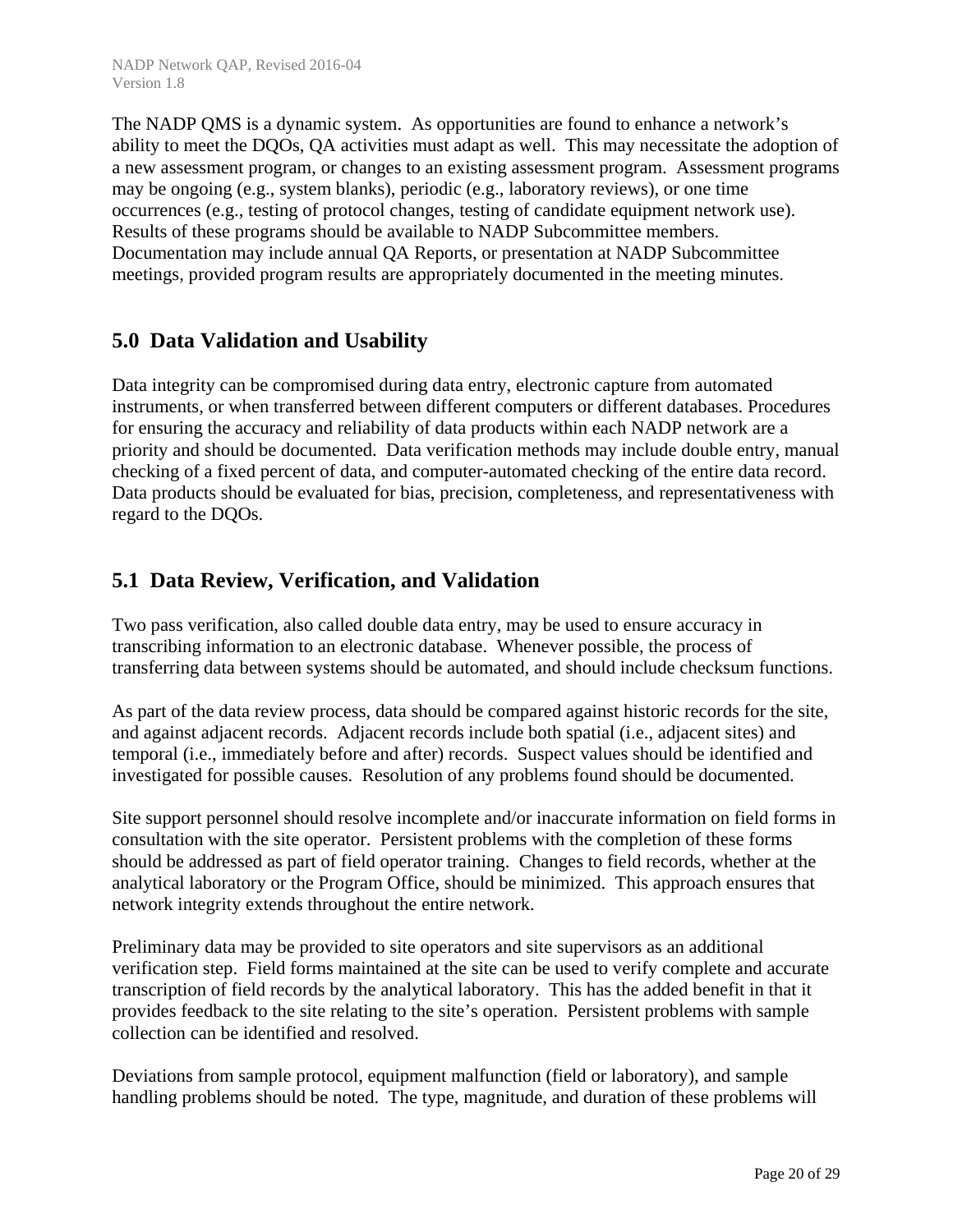help qualify the data. Criteria for qualifying data are network specific. One suggested approach for qualifying NADP data is the use of data quality rating codes.

Changes to the structure of the database used to store data from a network, or to the database platform require special care. Data integrity must be preserved. Prior to transitioning to the new database, its data must be verified against the old database. Ideally, the entire data record should be compared and any discrepancies resolved.

#### **5.2 Data Quality Rating Codes**

Data validation may include the assignment of a quality rating (QR) code to each sample. QR codes provide the data user with a means for deciding which data to use for a particular analysis. Data of the highest quality, that is, samples that had no problems during collection, handling, and analysis are assigned a quality rating code of "A." Data with a few minor problems are assigned a quality rating code of "B." Data of the lowest quality are considered invalid. These data are assigned a quality rating code of "C."

Criteria for each quality rating code are network specific and should be approved by the NADP Network Operations Subcommittee (NOS) and the NADP Data Management Advisory Group (DMAG). Items to consider when developing the criteria include: deviations from sampling protocol, the presence of physical contamination, the nature of the physical contamination, handling contamination, sample duration, and equipment operation. QR codes should be assigned by the analytical laboratory as part of the data review, verification, and validation process. The quality rating codes may be reviewed by the Program Office as part of data transmittal and acceptance, but should not be changed without consultation and resolution with the laboratory. Changes to a sample's quality rating code should occur at the analytical laboratory following investigation, and should be documented.

#### **5.3 Data Availability**

Publicly available NADP data, data products, and associated reports are maintained in an on-line repository. Access to that site is not restricted. The site may be accessed at http://nadp.isws.illinois.edu. DMAG approves data formats that are available on-line. These formats are compatible with industry standards. Data may be made available in an alternate format or via alternate means by special request.

Preliminary data should not be made available for general use, and should not be posted to a website with external public access. Requests from internal users, including site supervisors and funding agencies, for preliminary data will be honored whenever possible. Data will be provided in a standard format as determined by the analytical laboratory. As the data are preliminary, the format of the data may differ from the format used by the Program Office.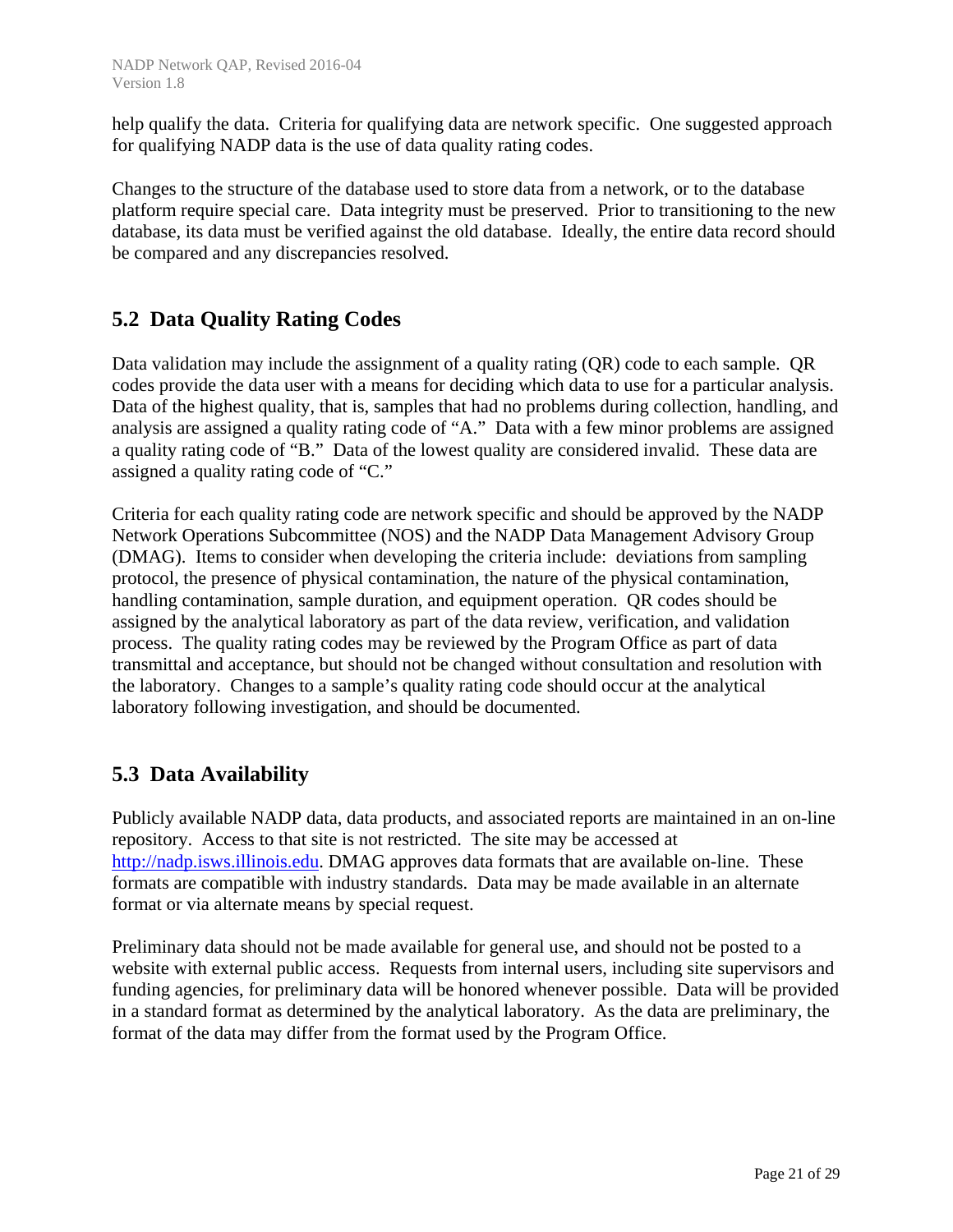### **5.4 NADP Website**

The Program Office should maintain a website for the NADP that is freely accessible. This site will serve as the repository for the following:

- Data and data products
- Training materials
- QA documents and reports
- Subcommittee meeting minutes
- Public outreach activities
- Network-specific announcements and information

Links should be provided to websites maintained by the NADP affiliated laboratories, and the external QA programs. Data queries should be supported to allow the data user to select data based on network, date, and location. A brief citation should accompany each response to a data request. This text should be cited when NADP data are included in a report, journal article, or other publication.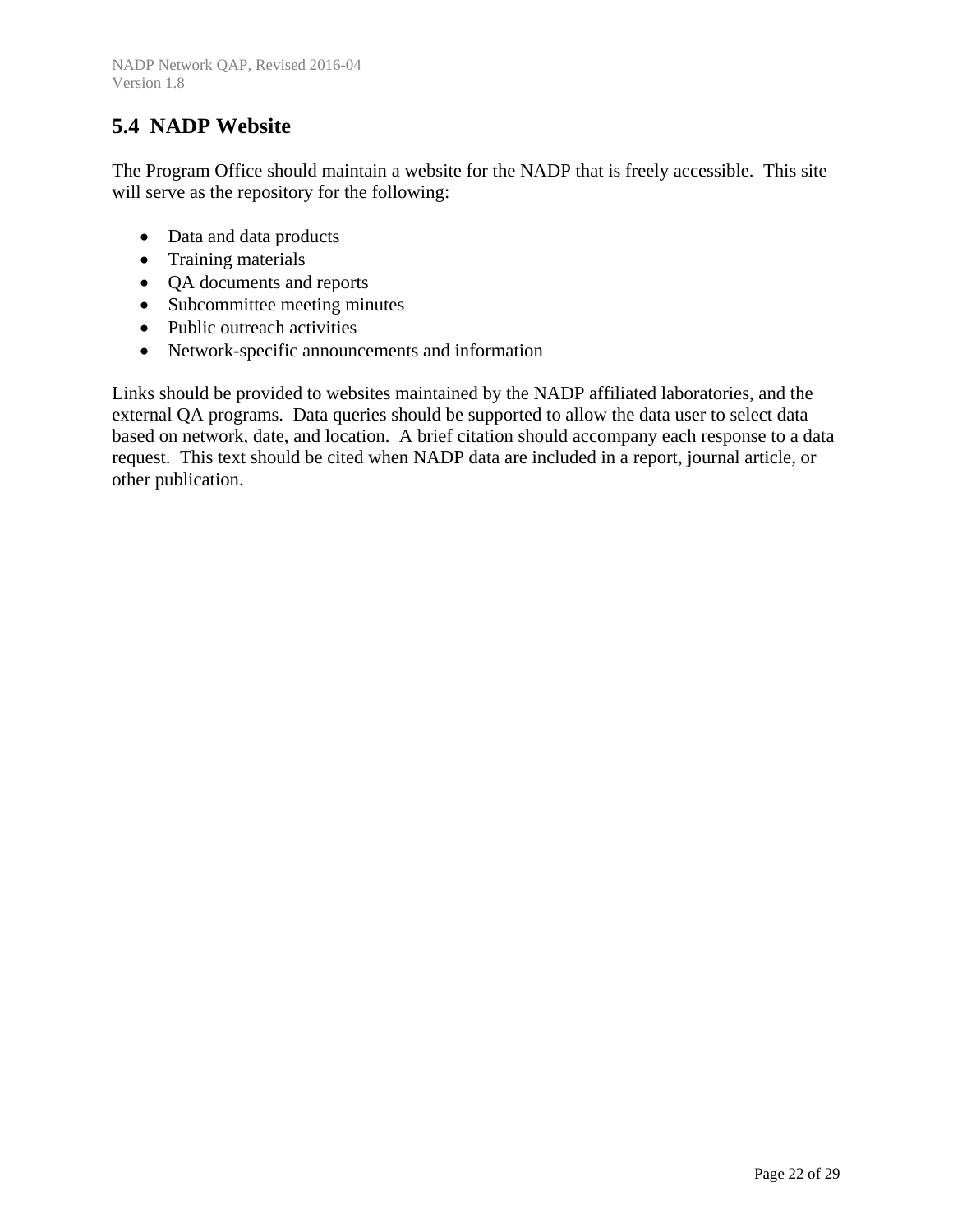# **Appendix A: Terms**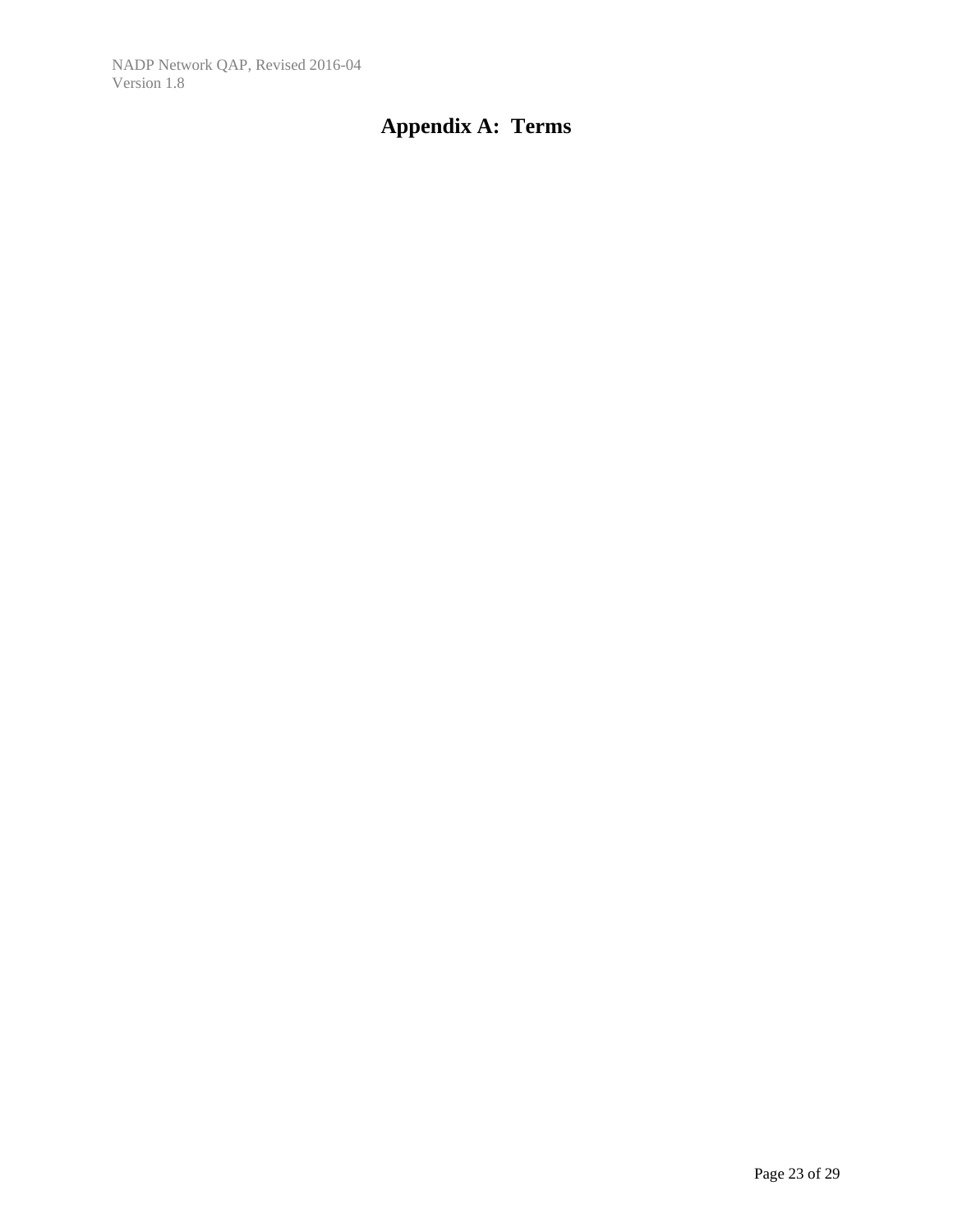- **accuracy** the closeness of agreement between the result of a measurement and its true value.
- **acidic compound**  a chemical compound capable of transferring a hydrogen ion in solution.
- **acidic precipitation** precipitation with **pH** below approximately 5.0.
- **ANSI/ASQC E4-2004** "Specifications and Guidelines for Quality Systems for Environmental Data Collection and Environmental Technology Programs."
- **assessment**  the evaluation process to measure the performance or effectiveness of a system and its elements; this all-inclusive term denotes evaluations, audits, or reviews.
- **atmospheric deposition** removal of particles and gases from the atmosphere via fallout or precipitation.
- **audit** a systematic and independent examination to determine whether practices comply with documented **QAPs** and **SOPs**, and that these practices are implemented effectively and are suitable to achieve stated objectives.
- **base cations** chemical compounds capable of accepting a hydrogen ion in solution; here typically defined as the compounds calcium, magnesium, potassium, and sodium.
- **bias**  systematic or persistent distortion of a measurement process that causes errors in one direction.
- **comparability** a measure of the confidence with which one data set can be compared to another.
- **completeness** a measure of the amount of valid data obtained from a measurement system compared to the amount that was possible when **SOPs** are followed.
- **data quality assessment**  scientific and statistical evaluations of validated data to determine if they are of the right type, quality, and quantity to support their intended use.
- **Data Quality Indicator (DQI)** quantitative statistics and qualitative descriptors used to interpret the degree of acceptability or utility of data to the user: principally **bias**/**accuracy**, **precision**, **comparability**, **completeness**, and **representativeness**.
- **Data Quality Objective (DQO)** qualitative and quantitative statements that specify the technical characteristics of data that are required to support the intended purposes and uses of the data. May include tolerances on the **Data Quality Indicators.**

#### **deposition** – see **atmospheric deposition**.

**environmental data** – any measurements or information that describe environmental processes, location, or conditions; ecological or health effects and consequences; or the performance of environmental technology. Environmental data include information collected directly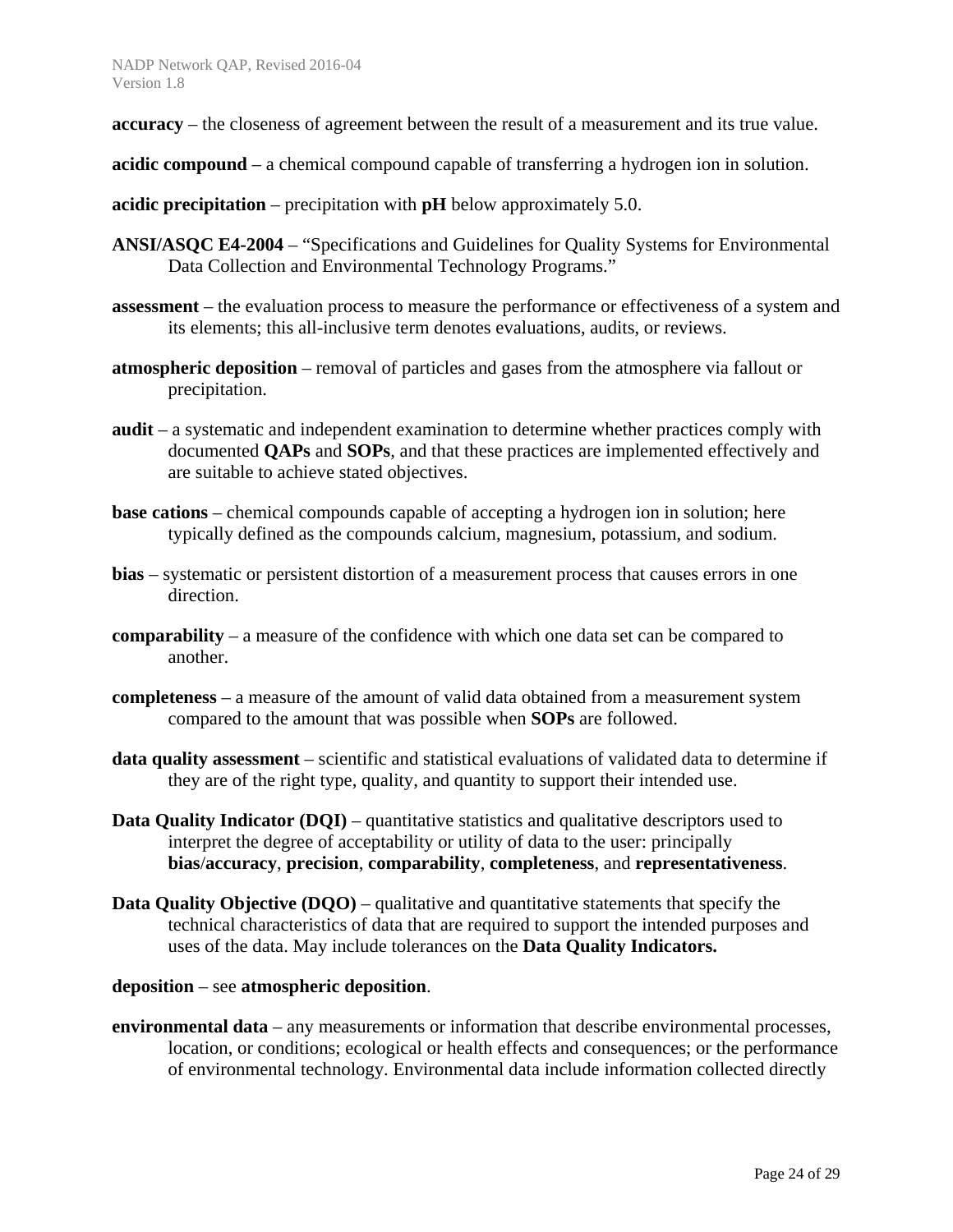from measurements, produced from models, and compiled from other sources such as databases or the literature.

- **free acidity** free hydrogen ions in solution not bound in other chemical compounds.
- **metadata** data and other information about another related data set (e.g., instrument maintenance logs as metadata for direct instrument readings).
- **method detection limit (MDL)** the minimum concentration of a substance that can be measured and reported with 99% confidence that the analyte concentration is greater than zero. It is based on protocols in 40CFR part 136.
- **nutrient** chemical compounds that enhance the growth of organisms.
- **peer review** a critical review of a specific scientific and/or technical product to corroborate scientific defensibility, which may include an in-depth assessment of assumptions, calculations, extrapolations, alternative interpretations, methodology, acceptance criteria, and conclusions pertaining to the specific scientific and/or technical products and of the supporting documentation.
- **performance evaluation** a quantitative test to determine whether a measurement system can obtain results that meet tolerance limits.
- **pH** a measure of free hydrogen ion in solution on a logarithmic scale.
- **precipitation –** liquid water that falls from the atmosphere, generally snow, rain, and ice, but not fog.
- **precipitation chemistry** chemical changes occurring in a liquid state in the atmosphere.
- **precision** a measure of mutual agreement among individual measurements of the same property, usually under prescribed similar conditions, expressed generally in terms of the standard deviation.
- **Quality Assurance (QA)** an integrated system of management activities involving planning, implementation, documentation, assessment, reporting, and quality improvement to ensure that a process, item, or service is of the necessary type and quality expected by the client; generally implemented after an activity has occurred.
- **Quality Assurance Plan (QAP)**  a formal document describing in comprehensive detail the necessary QA, QC, and other technical activities that must be implemented to ensure that the results of the work performed will satisfy stated performance criteria.
- **Quality Control (QC)** the overall system of technical activities to measure the attributes and performance of a process, item, or service against defined standards to verify that they meet the stated requirements established by the customer; operational techniques and activities that are used to fulfill requirements for quality; generally implemented while activities are being performed.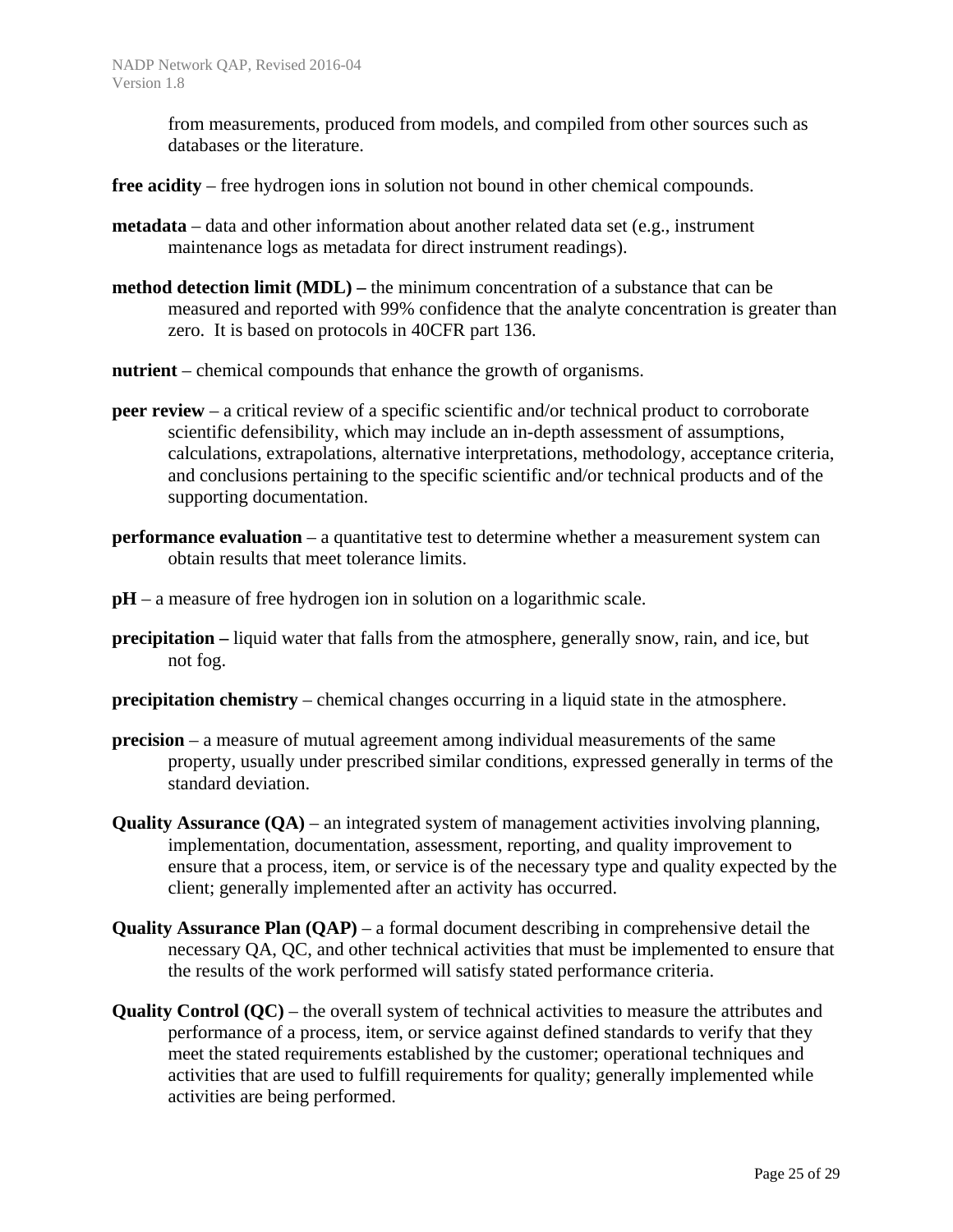- **quality improvement**  a management program to improve the quality of operations using a formal mechanism to encourage worker recommendations, timely management evaluation, and feedback or implementation.
- **Quality Management Plan (QMP)** a document that describes the quality system in terms of the organizational structure, functional responsibilities of management and staff, lines of authority, and required interfaces for those planning, implementing, and assessing all activities conducted.
- **Quality Management System (QMS)**  the overall management system of the organization that determines and implements the quality policy. Includes strategic planning, allocation of resources, and other systematic activities (e.g., planning, implementation, documentation, and assessment) pertaining to the quality system.
- **record**  a completed document that provides objective evidence of an item or process. Records may include photographs, drawings, magnetic tape, and other data recording media.
- **representativeness** a measure of the degree to which data accurately and precisely represent the characteristic of a population, parameter variations at a sampling point, a process condition, or an environmental condition.
- **specifications**  a document stating requirements and that refers to or includes drawings or other relevant documents. They should indicate the means and criteria for determining conformance.
- **Standard Operating Procedure (SOP)** a written document that details the method for an operation, analysis, or action with thoroughly prescribed techniques and steps. The officially approved method for performing certain routine or repetitive tasks.
- **Statement of Work (SOW)** a written document detailing the procedures and deliverables required to meet contract obligations.
- **wet deposition** removal of particles and gases from the atmosphere via precipitation.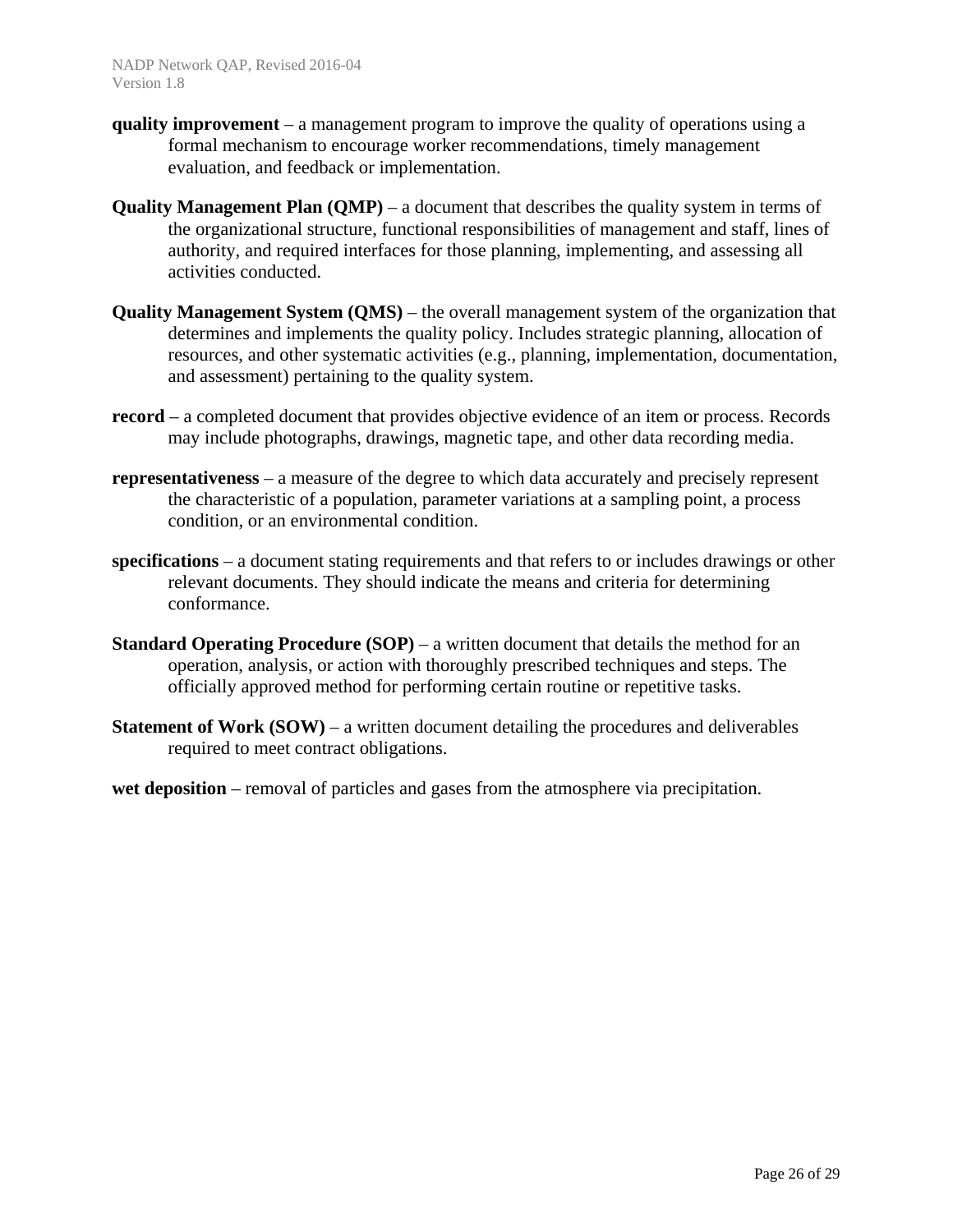# **Appendix B: References**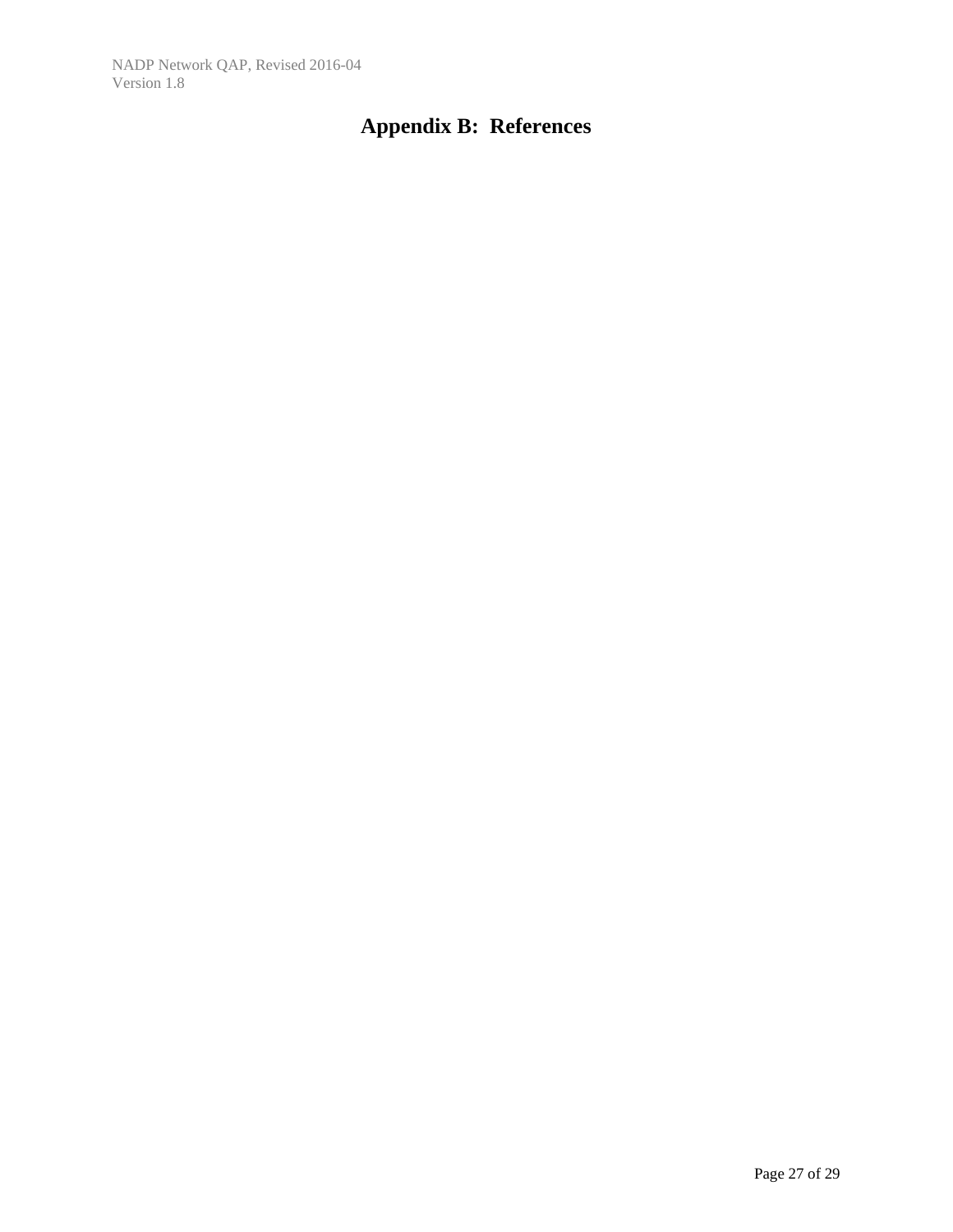- American National Standards Institute and American Society for Quality Control (ANSI/ASQC), 2004. *Quality Systems for Environmental Data Collection and Environmental Technology Programs:* Collection and Evaluation of Environmental Data. E4-2004. Milwaukee, WI.
- Environmental, Engineering & Measurement Services (EE&MS). 2007. *Quality Assurance Project Plan (QAPP): Support for Conducting Systems and Performance Surveys of National Atmospheric Monitoring Stations*. Gainesville, FL.
- National Atmospheric Deposition Program (NADP). 2014a. *Guide for New NADP Initiatives*. Illinois State Water Survey, Champaign, IL
- National Atmospheric Deposition Program (NADP). 2009. *Guidelines for NADP Laboratory Reviews Manual*. Illinois State Water Survey, Champaign, IL
- National Atmospheric Deposition Program (NADP). 2013a. *Mercury Deposition Network Site Operations Manual*. Illinois State Water Survey, Champaign, IL
- National Atmospheric Deposition Program (NADP). 2016. *NADP Quality Management Plan.*  Illinois State Water Survey, Champaign, IL
- National Atmospheric Deposition Program (NADP). 2014c. *NADP Site Selection and Installation Manual*. Illinois State Water Survey, Champaign, IL
- National Atmospheric Deposition Program (NADP). 2013c. *National Trends Network Site Operations Manual*. Illinois State Water Survey, Champaign, IL
- United States Environmental Protection Agency (U.S. EPA). 2001. *EPA Requirements for Quality Assurance Project Plans*. Reissue Notice May 2006. EPA/240/B-01/003: EPA QA/R-5. Washington, D.C.
- United States Geological Survey (USGS). 2005. External quality-assurance programs managed by the U.S. Geological Survey in support of the National Atmospheric Deposition Program/National Trends Network: U.S. Geological Survey Open-File Report 2005- 1024.
- United States Geological Survey (USGS). 2007. External Quality-Assurance Programs Managed by the U.S. Geological Survey in support of the National Atmospheric Deposition Program/Mercury Deposition Network: U.S. Geological Survey Open-File Report 2007- 1170.
- United States Geological Survey (USGS). 2009. Precipitation Chemistry Quality Assurance Project: External Quality Assurance Results for the National Atmospheric Deposition Program.